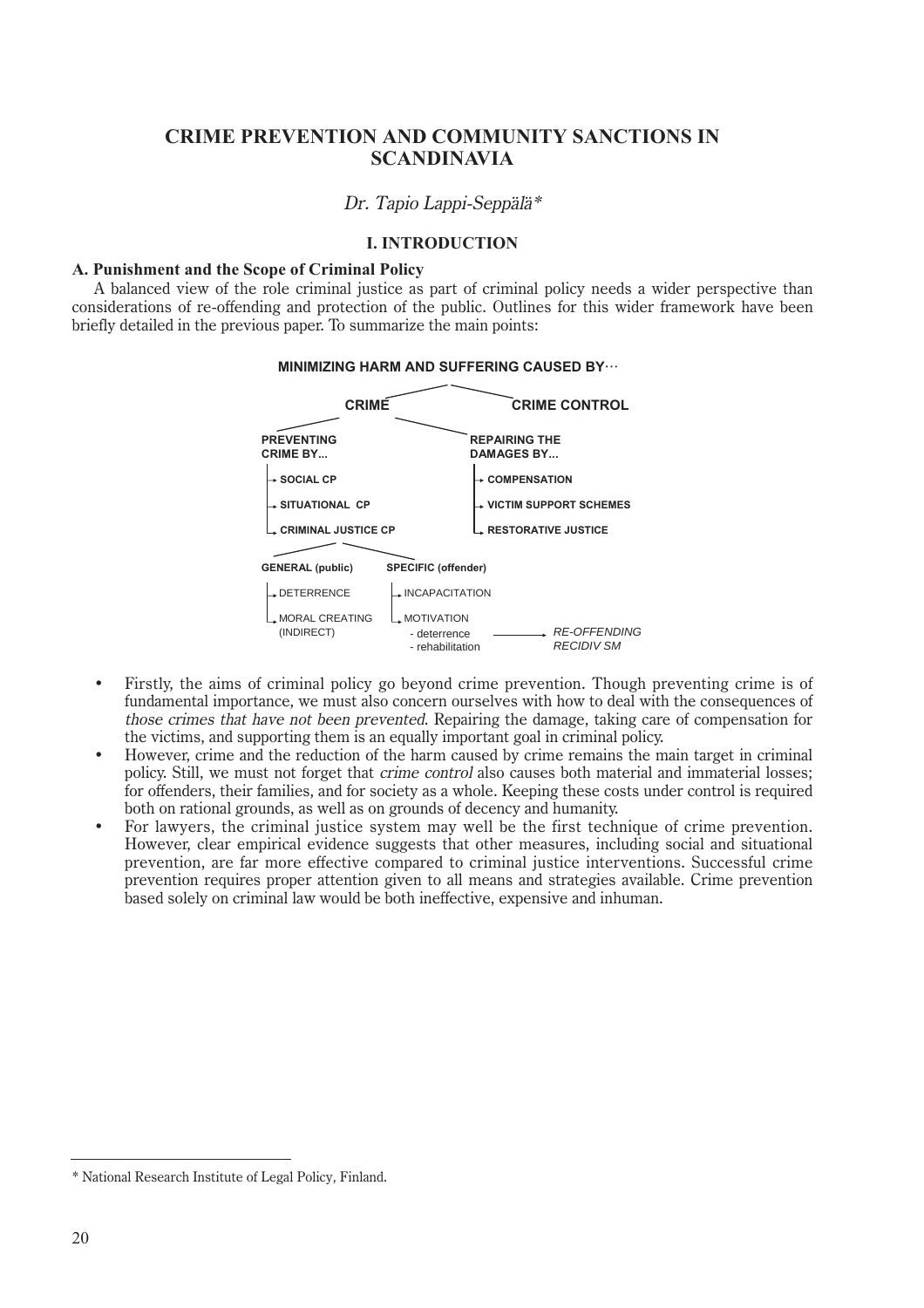

How many serious crimes will be prevented by investing 1 000 000 dollars in...? (Greenwoodet al1996)

• When, finally, using criminal punishment as a crime prevention device, we should not limit our imagination to common sense assumptions of the mechanisms of prevention. Assumptions of the effectiveness of measures based solely on deterrence have been seriously challenged by both theoretical and empirical analyses. Criminological theory strongly suggests that law-abidingness is basically explained by internalized motives, not by fear1. Most people refrain from crime not because of fear of punishment, but because the behaviour itself is regarded as morally blameworthy, or simply because of habit.

This partly explains why no research has been able to confirm that moderate changes in sentence severity have long lasting and visible effect on the level of criminality (see Doob & Webster 2005 and the Finnish experience recounted in the previous paper in this volume).

# **B. Re-offending Rates as Indicators of Policy Success?**

Still, there are people who need to be deterred and who need to be incarcerated for the protection of the public. Criminal punishment, as a system, is needed for the upoholding of the norms of society (general prevention in a broad sense). When imposing and enforcing these penalties in concrete cases, their effects on individual offenders, obviously, become a matter of substantial importance. Standard measures for these effects are re-offending and recidicvism rates. But also here, few words of caution may be necessary.

# 1. Where do we get information of recidivism and re-offending?

Up till recent years, recidivism data has been based on separate recidivism studies. Along with the increased international interest in the effectiveness of criminal justice interventions, several States have now established national reconviction statistics.

This calls up the question of the reliability, comparability and validity of these data-sets. Much depends on the purpose for which this data has been used. For national overviews concerning trends, this information may be sufficient, however, for any other use several qualifications must be met.

# 2. Does recidivism data reveal us differences between effectiveness of different sanctions?

Only if measurements are calculated carefully enough. Assessments of re-offending differences between different sanctions require that comparisons are made between similar groups. This requires high quality research design, and fairly few studies fulfil this requirement.

<sup>1</sup> See the papers of Professor Anthony E. Bottoms in UNAFEI Resource Material Series No. 68, March 2006. "Crime and Crime Prevention in the 21st Century" and "Crime Prevention for Youth at Risk: Some Theoretical Considerations".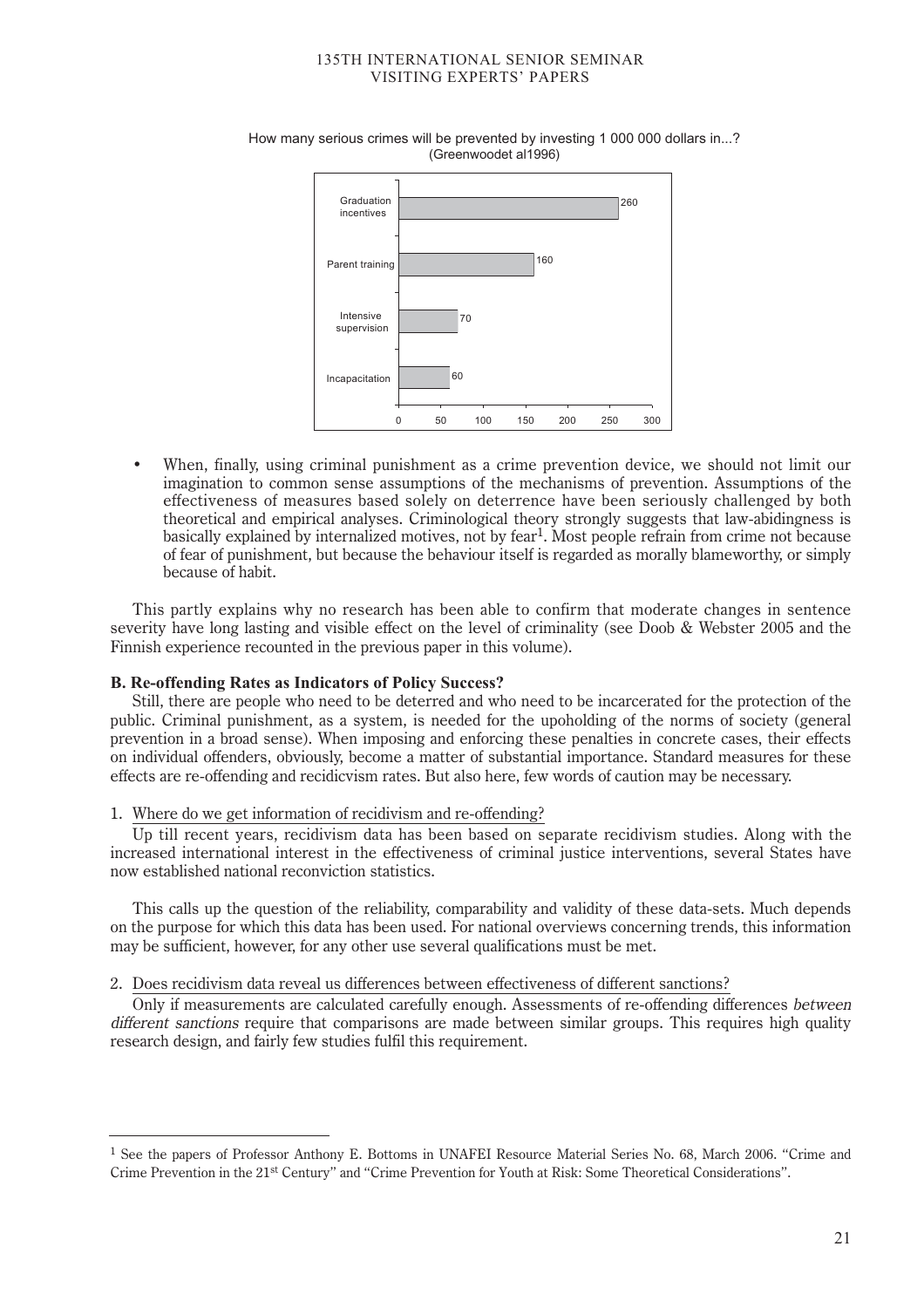

The minimum requirement is that the groups under comparison are similar, in one way or another. The best way to do this is to use randomized experiment design, something which only seldom comes to question in the field of criminal justice.

#### 3. Can re-offending figures be compared between two or more countries?

Reliable comparisons between different countries are, at the moment, impossible due to differences in definitions, follow up periods, and recording practices. This situation may improve in the future as recidivism statistics will be more harmonized. But we still are left with the problem of the similarity of samples (above).

Cross national comparisons in recidivism after prison are highly influenced by the extent to which prison is used in these countries. A country (such as US) which uses prison more, puts different people in prison than a country ( any Scandinavian country) which uses prison less. The more people are in prison, the more low-risk people there are behind the bars. Extensive use of imprisonment leads, therefore, logically, to low recidivism rates. Ignoring this fact may lead to fatal mistakes and wrong conclusions.

#### 4. How well does reconviction data inform us of true recidivism?

Not very well. Firstly, since only a minor fraction of new offences committed lead to convictions, reconvictions rates are always an undercount of true re-offending.

Related to that, reconviction rates are also *affected by changes in police and prosecution practice*. When research in the US shows that offenders in intensive probation re-offend more often (as compared to normal probation group), this was largely deemed to be the result of the fact that persons on intensive probation were supervised more closely (and got caught for their offences).

In addition, the reconviction rate is a crude, *all-or-nothing measure*. Without further qualifications, it does not take into account changes in severity and frequency, nor does it take into account the changes in timing of repeat-offending.

#### 5. Is re-offending data an adequate measure of policy effects and success?

In other words, how well does recidivism data measure those effects it claims to be measuring (validity), in this case the policy success of individual sanctions and interventions. Also, at this point, there is much that could be improved.

Regarding offence-specific interventions, it would be important to be able to measure whether changes occur in areas targeted by the intervention. Sex offender treatment programmes are targeted on sex offending behaviour. Is it a failure or not, if a sex-offender after participating in programme for sexual offenders is later found of being guilty for drunken driving but not for sexual offences? General reconviction data should in these cases be supplemented with offence - related outcome data.

Secondly, criminal justice interventions may also have a second type of effects in addition to effects on offending behaviour. These other benefits – also called as "non-reconviction benefits" – may also need our attention. Social marginalization – of which crime is also a part – means unemployment, poor housing, weak social relations, substance abuse, and poor mental and physical health. These are social and human needs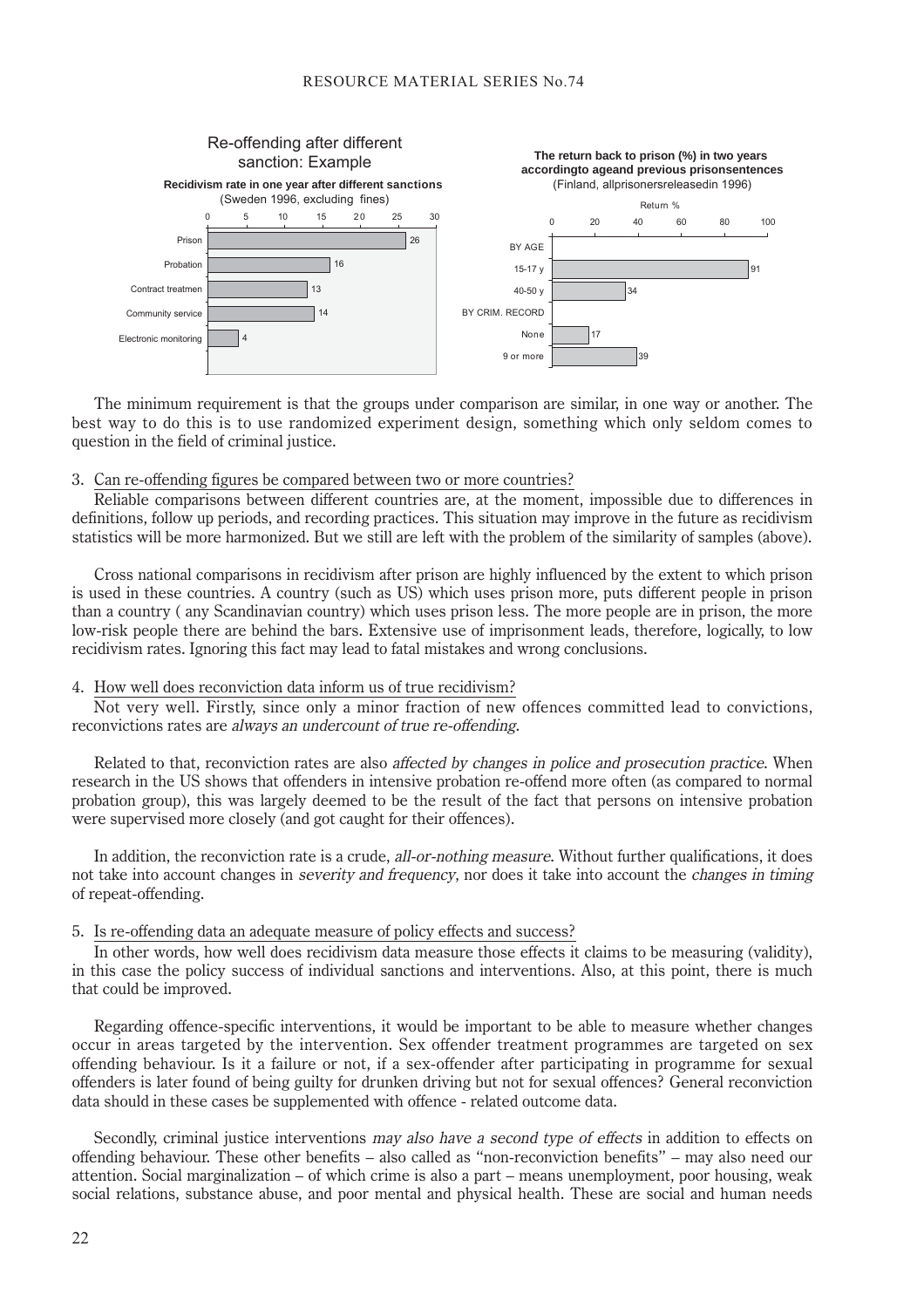which should be properly addressed. Non-reconviction benefits deserve our attention for two reasons: Firstly, they deal usually with factors which will, *in the long run*, also affect crime and recidivism: employment and meaningful work, vocational education, family and social relations, mental health and absence of drugs and substance abuse are essential elements for a life without crime. Secondly, enhancing these dimensions of a good and meaningful life is a valuable thing as such. irrespective of direct crime prevention effects.

# 6. Is it enough for us to know the re-offending rates (and the possible non-conviction benefits)?

Again, the answer is no. If crime prevention is our interest, we should always be ready to ask, at what cost? To take an example, prison is expensive, probation is cheap. If both have the same re-offending results, is not be wiser to invest in the latter, and use the remaining money in other crime prevention programmes?

This, of course, simplifies the situation, as prison serves also other penal purposes, including incapacitation and general prevention. Still, we need to keep the cost/benefit aspect in mind, as a growing amount of research is showing the over-riding success of social and situational crime prevention programmes over criminal justice interventions and, especially, of imprisonment.

# **II. SCANDINAVIAN SYSTEMS OF CRIMINAL JUSTICE**

All Nordic countries form unitary political systems with a single written criminal code. The administration of justice is based on nationally organized institutions. Prison authorities and the prosecution service are administratively under the respective ministries of justice, while the police forces are under the ministries of the interior. Courts are under the budgetary power of the ministries of justice, but enjoy constitutionally granted independence (as does the prosecutors service). Civil servants and criminal justice officials (judges, prosecutors, the police etc.) are permanently appointed non-partisan career officials.

## **A. Sanctions**

The death penalty is prohibited in all Nordic countries, including during war time.

The most severe sentence in Denmark, Finland and Sweden is a life sentence, which means in practice a prison term of around 15 years. Norway has abolished life sentences and replaced it with a 21 year maximum term. The maximum term of imprisonment for a single offence in Denmark is 16 years, in Finland 12 years and in Sweden ten years. In case of multiple offences and in case of recidivism (only Denmark and Sweden) these limits may be exceeded.<sup>2</sup>

Imprisonment is used only with more serious offences. The clear majority of penalties imposed consist of less severe alternatives. Among these, fines have been the principal punishment throughout the last century. Denmark, Finland and Sweden impose fines as day-fines (a system first adopted in Finland in 1921). The day-fine-system aims to ensure equal severity of the fine for offenders of different income and wealth. The number of day-fines is determined on the basis of the seriousness of the offence while the amount of a day-fine depends on the financial situation of the offender. Thus similar offences committed by offenders of different income will result in (roughly) similar overall severity.

Middle-rank offences are punished as a rule by different type of community sanctions. The basic structure of community sanctions is fairly similar in all Scandinavian countries. However, there are great differences in the details.

Conditional imprisonment (a suspended sentence) is generally used for middle range offences. In Finland sentences of imprisonment of, at most, two years may be imposed conditionally. In Sweden the limit is three years. Norway and Denmark have no formal limits, but conditional sentences lasting more than two years are quite rare.

<sup>2</sup> On the Nordic sanction systems see Jareborg 2001 (Sweden), Kyvsgaard 2001 (Denmark), Lappi-Seppälä 2001 (Finland) and Larsson 2001 (Norway). On the aims and principles of the work with prisoners see Nordic Prison Education 2005. The Scandinavian juvenile justice systems are described in Stoorgaard 2004, Janson 2004 (Sweden), Kyvsgaard 2004 (Denmark) and Lappi-Seppälä, forthcoming (Finland).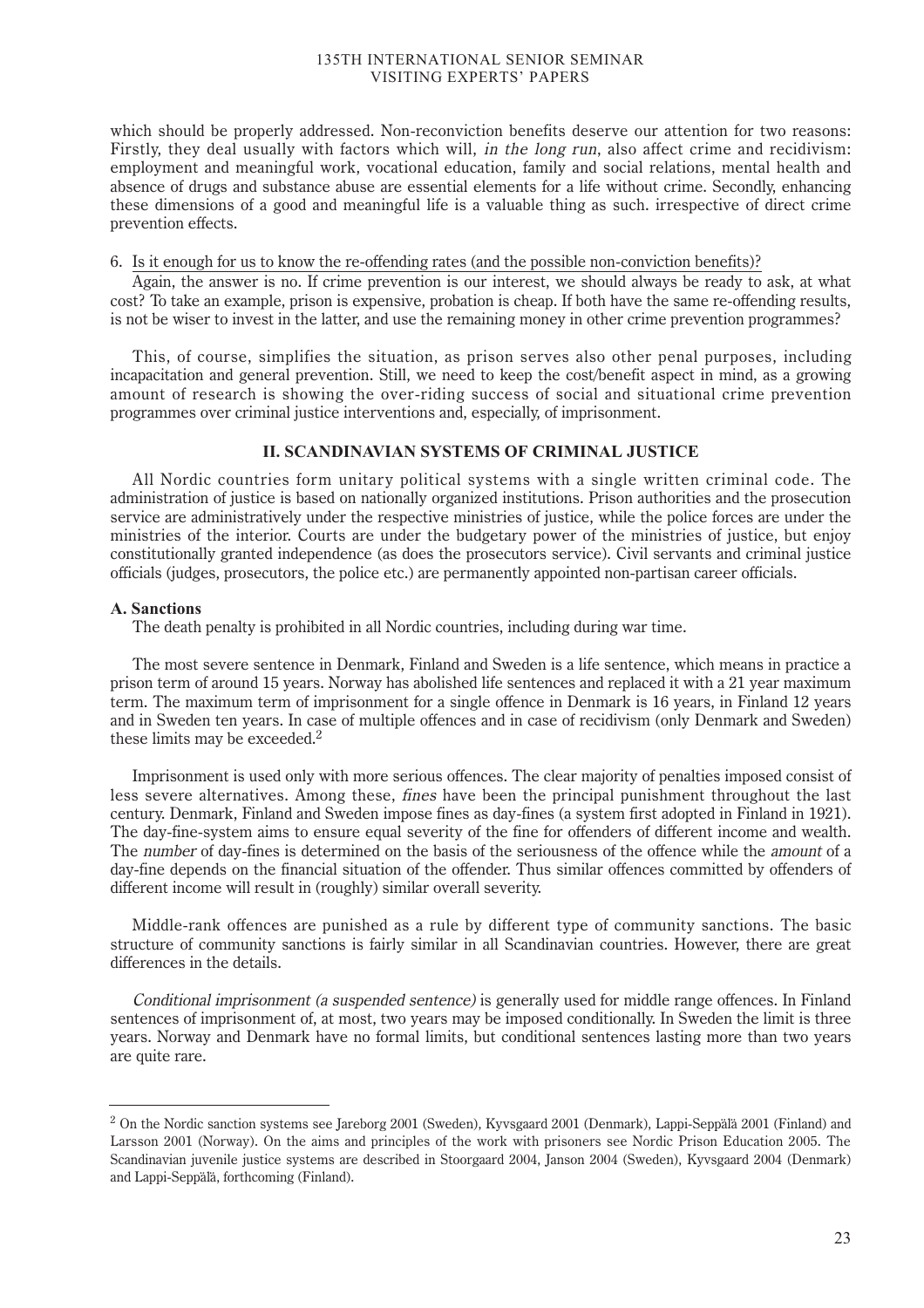Community service is used as an independent sanction in Finland and Norway and as an attachment to other sanctions in Sweden and Denmark. The maximum number of community service hours vary from 200 (Finland) to 420 (Norway).

In addition to the basic community alternatives, each country has its local applications. Sweden and Denmark, with long rehabilitative traditions, have the widest array of community sanctions. Probation is the backbone of the Swedish community sanction system. Sweden also uses electronic monitoring extensively both as a front-door and as a back-door alternative. Contract-treatment is also included in the Swedish sentencing menu. Denmark and Sweden apply also treatment oriented measures, either as independent measures or in combinations with other sanctions. This also is a kind of dividing line between the systems.

The Finnish legal system makes a clear distinction between treatment and punishment. Criminal courts have no power to give treatment orders of any kind. Involuntary psychiatric treatment for the 'criminally insane' is ordered by medical authorities alone, but the courts decide whether the offender may be exempted from punishment due to his or her mental state. Alcohol and drug treatment is always voluntary in Finland. In both aspects the Swedish and the Danish system allow the courts more leeway. The Norwegian approach is somewhere in between.

#### **B. Sentencing Structure**

Finland, Norway and Sweden prescribe for each offence a specific minimum and maximum penalty in the law. The Danish law uses offence-specific minimums only occasionally. Sentencing in courts takes place within these limits. The discretion is guided mainly by legislative principles and norms. Finland and Sweden have highly structured systems with detailed written provision on the general principles and specific sentencing criteria to be taken into account in deciding both on the type and on the amount of punishment. Denmark has less detailed provisions, but with similar content. Norway lacks legislative sentencing provisions, but in Norway the Supreme Court has taken a very active role in producing guideline decisions in sentencing.

The Scandinavian sentencing structures are relatively well shielded against outside political pressures. Sentencing commissions or detailed concrete guidelines are unknown for the Scandinavian systems. Sentencing is treated as an area of normal judicial decision making, guided by valid sources of sentencing law and their interpretation, according to the generally accepted interpretation standards. Thus, sentencing cannot be affected by outside instruction.

#### **C. Enforcement**

The enforcement of criminal sanctions belongs to the administrative field of the Ministry of Justice. Each country has nationwide prison and probation services, which are responsible for the implementation and enforcement of imprisonment and community sanctions.

Sentences of imprisonment are enforced either in closed prisons or in open institutions. Open institutions hold between 20 % (Sweden) to 40 % (Denmark) of the current prison population. Open institutions are in practice prisons without walls: the prisoner is obliged to stay in the prison area, but there are no guards or fences. Closed prisons are small in their size. The largest units carry 200-300 prisoners, while the regular size of a prison is around 50-100 inmates.

The system of early release is used on a routine basis. In Finland, practically all prisoners are released on parole after either one half or two thirds of their sentence. The use of early release is somewhat more discretionary in other Nordic countries, still covering a clear majority of all releases. The minimum time to be served before the prisoner is eligible for parole in Denmark is two months, in Finland 14 days, in Norway two months and in Sweden one month. Parole revocations occur generally only due to a new offence committed during the parole period.

# **D. Juvenile Justice**

The age of criminal responsibility is 15 years in all countries. Children under 15 years of age at the time of the offence may be subjected only to measures taken by the child welfare authorities. The criterion for all child welfare interventions is the best interest of the child. All interventions are supportive by their nature and criminal acts have little or no formal role as a criterion or as a cause for these measures.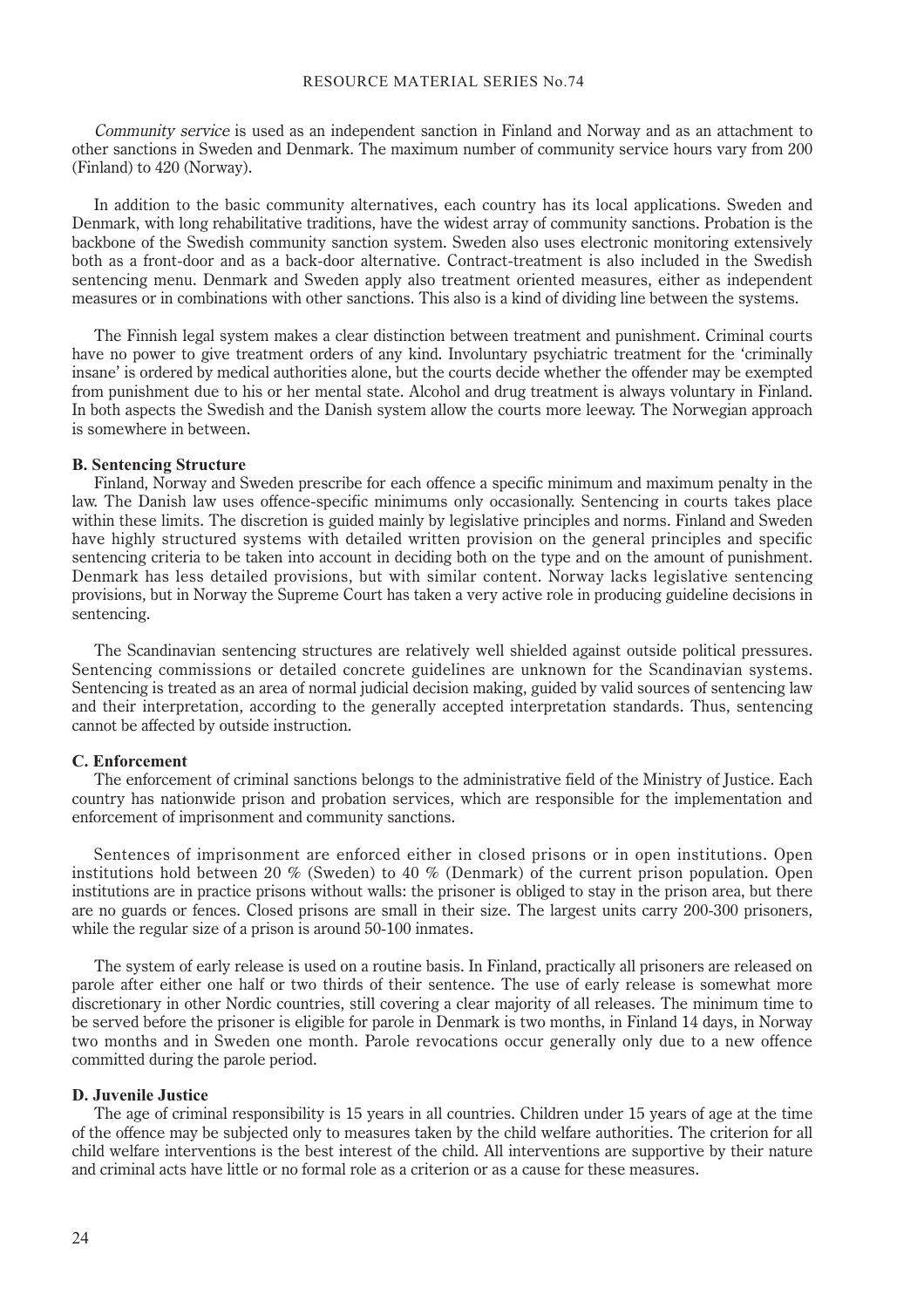Criminal justice becomes relevant once the offender has reached the age of 15. The child welfare system continues to function for those aged 15 to 17 years old. So offenders of this age are usually under both the criminal justice and the child welfare system. Strictly speaking, there is no special juvenile criminal system in Scandinavia in the sense that this concept is usually understood in most legal systems. There are no juvenile courts and the number of specific penalties only applicable to juveniles is fairly restricted (but expanding). During the last decade each Nordic country has modified its system with new juvenile sanctions to be applied for juveniles alongside the general alternatives. Denmark applies a youth contract (a contract based obligtion to particitpate in certain activities) and youth sanction for the more serious cases (a two-year programme, imposed by the courts but implemented by the social welfare authorities, see in general Kyvsgaard 2004, p. 370-374). Sweden has adopted court ordered institutional treatment under the social welfare authorities based on child welfare principles, as well as closed institutional treatment for more serious cases (see Janson 2004 p. 409-411). Finland has adopted a specific *youth punishment*. The sanction consists of non-institutional programmes and supervision arranged in co-operation with the social welfare board and the Probation Service (see Lappi-Seppälä, forthcoming).

In addition to special juvenile penalties, there are limiting rules for the full application of penal provisions, as well as special rules and measures applicable only for young offenders. Young offenders are often diverted from the criminal proceedings by using withdrawal from prosecution (diversionary non-prosecution); they also receive mitigated sentences and there are additional restrictions in the use of unconditional prison sentences. Still the most common sanction for juveniles is either a fine or conditional imprisonment.

#### **E. Restorative Justice and Mediation**

Restorative justice schemes are gaining more and more importance in dealing with crimes committed by young offenders.

Mediation started first in Norway in 1981. In Norway, mediation is an independent criminal sanction which has been acknowledged in the Code of Criminal Proceedings. A successful mediation also automatically leads to non-prosecution.

In the other Nordic countries mediation has a more informal role. Finland started mediation in 1983. The practice is as widely spread as in Norway. Denmark and Sweden started to experiment with mediation during the 1990s. At the moment both countries are expanding the use of mediation. Even though mediation is not restricted to any specific age-group, the majority of cases involve juvenile offenders or offenders below the age of criminal responsibility. With the exception of Norway, mediation is not classified as a criminal sanction. However, the criminal code acknowledges mediation as one possible ground for the waiving of charges by the prosecutor, the waiving of punishment by the court, or mitigation of the sentence. Participation in mediation is always voluntary for all the parties.

#### **F. Basics in Proceedings**

The criminal procedure is mainly accusatorial and the public prosecutor bears the burden of proof. The court system is arranged in three tiers. All parties (the defendant, the prosecutor and the victim) have an unrestricted and independent right to appeal. The position of the victims has traditionally been quite strong. The victim has an unlimited right to press charges (but in some cases only if the prosecutor has first refused to prosecute). Another Scandinavian peculiarity is that all compensatory claims connected to a criminal offence are treated in the criminal proceedings. The Scandinavian countries follow the systems adhesion process in a full sense. Therefore decisions on punishments are, as a rule, accompanied by decisions on compensation. Compensation orders are not classified as a criminal sanction.<sup>3</sup> Still, it is possible that compensation (especially when completed voluntarily right after the offence occurs) may also serve as an argument for the courts to refrain from further punishment.

The prosecutor has basically the same options at their disposal in all Nordic countries. The prosecutors have the powers to impose prosecutor's fines (or summary fines). All systems also grant the prosecutor the power not to prosecute, even if the facts of the case are clear (diversionary non-prosecution). Formally, the countries differ in this respect as Norway and Denmark follow the principle of opportunity in prosecution, granting the prosecutor a general right not to prosecute at his or her own discretion. Finland and Sweden

<sup>3</sup> On the role of restitution and compensation in the Finnish legal system, see Lappi-Seppälä, 1996.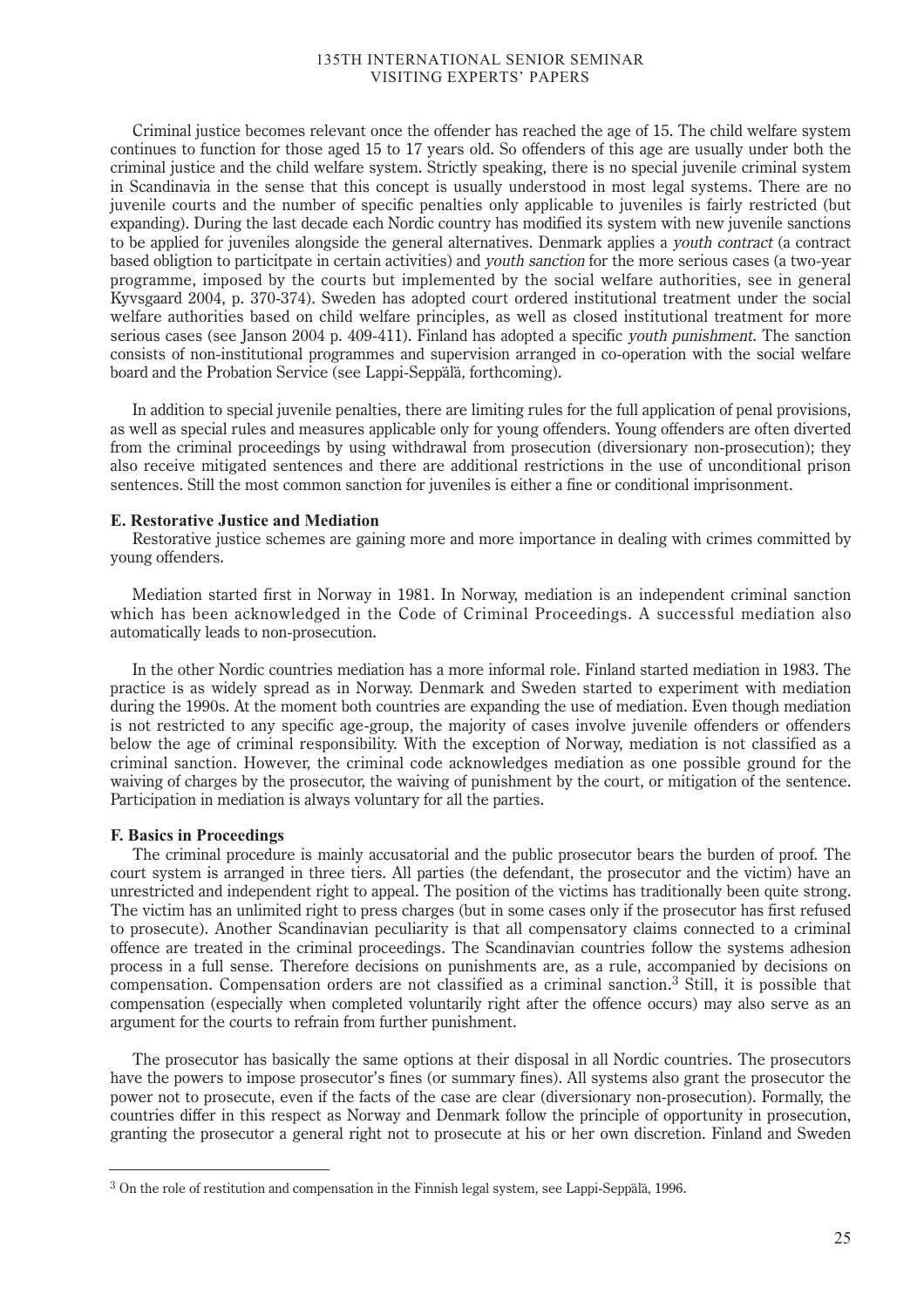follow the principle of legality in prosecution. According to the legality principle, prosecution must take place in all cases in which sufficient evidence exists of the guilt of the suspect. The rigid requirements of the principle of legality are softened through the legislative provisions of non-prosecution, which state the legal grounds for non-prosecution. In practice, the difference is non-existent. The scope of prosecution has varied over time unrelated to the underlying basic principles but has been affected by more general criminal political trends.

# **III. OVERVIEW OF COMMUNITY SANCTIONS**

A glimpse at Scandinavian court statistics reveals that there is no short way of giving an overview of the use of different sentencing alternatives. Both Swedish and Danish sentencing statistics contain over 20 different alternatives and options. However, this diversity results mainly from the fact that the law allows different combinations of the same few basic alternatives. These are fines, conditional or suspended sentences, supervision, community service and electronic monitoring.

In short community sanctions include the following:

- conditional or suspended sentence possibly combined with other alternative sanctions
- probation or supervision either as an independent or complementary sanction
- community service (punishment) either as an independent or complementary sanctions
- treatment orders either as an independent or complementary sanctions (or part of social services)
- electronic monitoring (both in front-door and back-door versions).

Differences between the systems constitute from the following elements:

- The number of combinations: Denmark and Sweden allow more combinations than others (Finland and Norway). Combinations may include not only community sanctions but mixtures between community and custodial sanctions.
- Status: Some countries have been more willing to give new alternatives an independent status (Finland and Norway), while the other have added these new alternatives as sub-conditions under the old traditional alternatives (Denmark and Sweden).
- Juvenile justice: The sanctions systems differ also in the extent the countries have adopted specific sanctions for juveniles. The Swedish and the Danish systems are more differentiated than the Finnish and the Norwegian ones. However, all Scandinavian countries follow the same model which treats juveniles in the criminal justice system basically according to the same rules as adults, while the main role in rehabilitation is in the hands of the child welfare authorities. Unlike many other countries, the Scandinavian countries do not have specific juvenile justice system with its own juvenile codes and juvenile courts.
- The role of treatment: Sweden and Denmark have maintained closer relations between punishment and treatment. Sweden has even abolished the whole concept of penal capacity and defines psychiatric treatment as a sanction imposed for offenders.

Once these differences are taken into account, the Scandinavian sanctions systems fall into two main groups. Finland and Norway have a relatively simple system with fewer alternatives and with less emphasis on treatment-oriented measures. In these countries the statistics differentiate around 7-8 basic sentencing options starting from summary fines to unconditional prison sentences. Both Sweden and Denmark have much more complex systems with several possible combinations (over 20 in all).

The table below summarizes the use of the main sentencing alternatives in Scandinavian court practices in year 2005, both in absolute numbers and per 100,000 of population.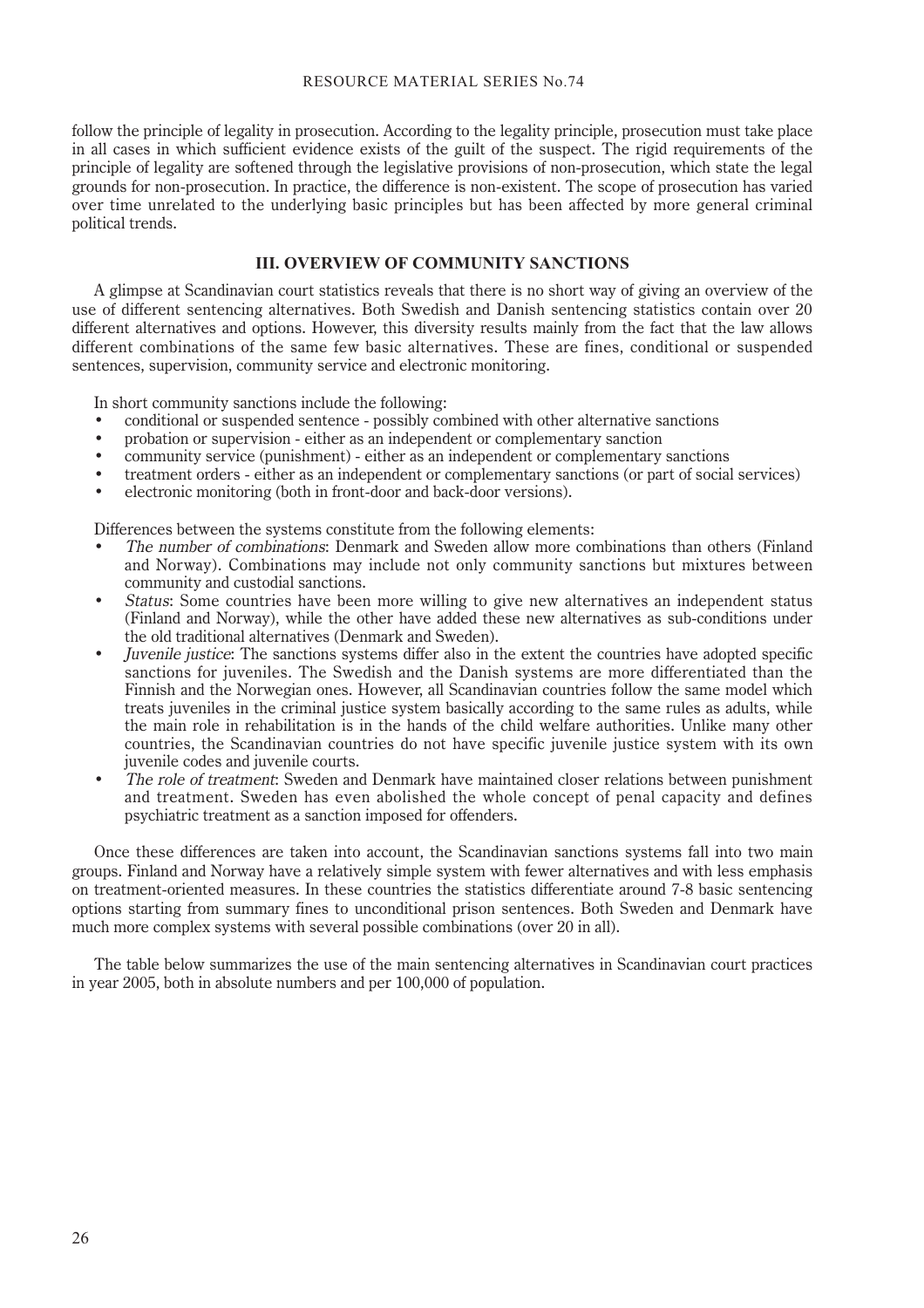| THE USE OF MAIN SENTENCING ALTERNATIVES IN 2005                |              |             |                      |            |  |
|----------------------------------------------------------------|--------------|-------------|----------------------|------------|--|
| Absolute numbers                                               | <b>FIN</b>   | <b>SWE</b>  | <b>DEN</b>           | <b>NOR</b> |  |
| <b>PRISON</b>                                                  | 8313         | 15335       | 11239                | 11292      |  |
| (Average in months)                                            | 8,8          | 8,5         | 6,1                  | 4,9        |  |
| Probation                                                      |              | 4110        |                      |            |  |
| Probation + Contract treatment                                 |              | 1114        |                      |            |  |
| Probation + Community service                                  |              | 1000        |                      |            |  |
| Community service                                              | 3370         | 303         |                      | 2632       |  |
| Community $S$ + conditional (+fine)                            | 110          | 3344        | 3684                 |            |  |
| Conditional + fine                                             | 8930         |             | 2567                 | 6750       |  |
| Conditional + Supervision                                      | (1232)       |             |                      |            |  |
| Conditional alone                                              | 6717         | 6300        | 6312                 | 2580       |  |
| Treatment in social welfare                                    |              | 2907        | 350                  |            |  |
| ALL COMMUNITY SANCTIONS                                        | 19127        | 19078       | 12913                | 11962      |  |
| Court fine                                                     | 38291        | 23328       | 21174                | 2314       |  |
| ALL COURT IMPOSED PENALTIES                                    | 65 549       | 57 741      | 45 326               | 25 5 68    |  |
| Summary fines                                                  | 348449       | 200 000     | $\ddotsc$            | 289647     |  |
| THE USE OF MAIN SENTENCING ALTERNATIVES IN 2005 (/100 000 pop) |              |             |                      |            |  |
|                                                                | <b>FIN</b>   | <b>SWE</b>  | <b>DEN</b>           | <b>NOR</b> |  |
| PRISON N                                                       | 158          | 170         | 208                  | 245        |  |
| PRISON AMOUNT (months)                                         | 8,8          | 8,5         | 6,1                  | 4,9        |  |
|                                                                |              |             |                      |            |  |
| Probation                                                      |              | 45          |                      |            |  |
| Probation + Contract treatment                                 |              | 12          |                      |            |  |
| Probation + Community service                                  |              | 11          |                      |            |  |
| Community service                                              | 64           |             | 3                    | 57         |  |
| Community S + Conditional (+ Fine)                             | $\sqrt{2}$   |             |                      |            |  |
|                                                                |              | 37          | 68                   |            |  |
| Conditional + Fine                                             | 170          |             | 47                   | 147        |  |
| Conditional alone                                              | 128          | 70          | 117                  | 56         |  |
| Treatment in social welfare                                    |              | 32          | $6\phantom{.}6$      |            |  |
| ALL COMMUNITY SANCTIONS                                        | 365          | 211         | 239                  | 260        |  |
|                                                                |              |             |                      |            |  |
| Court fine<br>ALL COURT IMPOSED PENALTIES                      | 730          | 258         | 393<br>840           | 51<br>556  |  |
| Summary fines                                                  | 1253<br>6643 | 639<br>2212 | $\ddot{\phantom{a}}$ | 6295       |  |

**Table 1. The use of main sentencing alternatives in Scandinavian court practices in 2005**

What follows is a systematic description of the structure and use of these basic alternatives, with special focus on re-offending (whenever there is either Scandinavian or comparable international data available).

# **IV. FINES**

# **A. The Day-fine System**

# 1. General Remarks.

A fine is the most frequently applied punishment in all Scandinavian countries. It is mainly applied in the case of minor offences, but it serves as an alternative also in middle-rank offences such as less serious forms of assault and minor cases of burglary. As it seems, there are differences in the scope of fines with Finland being the country with the widest use of this alternative. Fines may also be used as an additional punishment to a conditional or unconditional (in Denmark) sentence of imprisonment.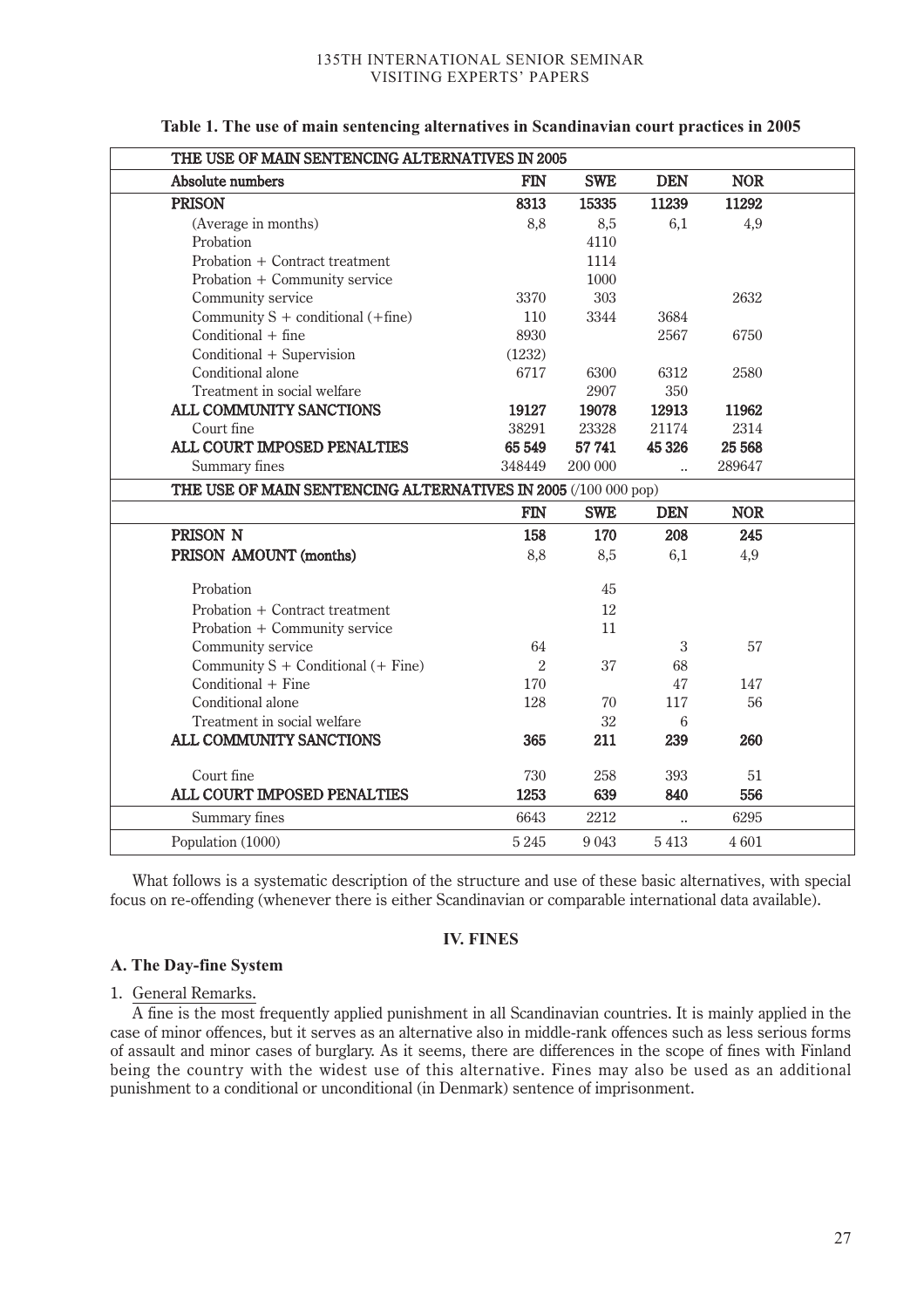| THE USE OF FINES IN THE SCANDINAVIAN COUNTRIES IN 2005 (/100 000 pop) |      |            |                  |            |
|-----------------------------------------------------------------------|------|------------|------------------|------------|
|                                                                       | FIN  | <b>SWE</b> | <b>DEN</b>       | <b>NOR</b> |
| <b>PRISON</b>                                                         | 158  | 170        | 208              | 245        |
| <b>FINES</b>                                                          |      |            |                  |            |
| Court fine                                                            | 730  | 258        | 393              | 51         |
| <b>Summary fines</b>                                                  | 6643 | 2212       | $\bullet\bullet$ | 6295       |

# **Table 2. Fines in Scandinavian court practices**

Sanctions 2005 (/pop) - summary fines excluded





Sanctions 2005 (/pop) - summary fines included

# 2. The Day-fine System

In Finland (and Sweden and Denmark) fines are imposed as day-fines. This system was adopted in Finland in 1921. The main objective of the day-fine system, is to ensure equal severity of the fine for offenders of different income and wealth. In this system the number of day-fines is determined on the basis of the seriousness of the offence while the amount of a day-fine depends on the financial situation of the offender. The amount of the day-fine equals roughly half of the offender's daily income after taxes.<sup>4</sup> The number of day-fines varies between 1 and 120.

# An example:

The typical number of day-fines for drunken driving with BAC of 1,00/00 would be around 40 day-fines. The monetary value of one day-fine for a person who earns EUR1,500 per month would be EUR20. For someone with a monthly income of EUR6,000, the amount of one day-fine would be EUR95. Thus the total fine for the same offense would be for the former person EUR800 and for the latter EUR3,800.

If the fine is not paid it may be converted into imprisonment (default imprisonment) through separate proceedings. Two day-fines correspond to one day of imprisonment. The number of default prisoners has varied over time, reflecting also the changes in economic conditions. More recently, the problem of fine defaulters has, once again, become increasingly important.

# **B. Fines in Finland**

The basic structure of the day-fine system has remained untouched since 1921. However, technical calculating rules (for the monetary amount of one day-fine) as well as the maximum number of day-fines and the rules concerning the use of default imprisonment have been revised several times. Also the monetary value of day-fines has been raised from time to time. The basic aims of these reforms has been to raise the 'penal value' of a fine in such a ways that it would provide an credible alternative to imprisonment, especially for middle rank offences, and to restrict the use of default imprisonment. The most recent reform of the dayfine system took place in 1999. The reform changed the calculating rules, raised in the minimum size of a day-fine and an extended the use of summary penal fees.

<sup>4</sup> The exact amount results from a rather complicated calculation. However, the officials (police, the prosecutor and the courts) have a handbook which makes it easy to count the amount of day-fines.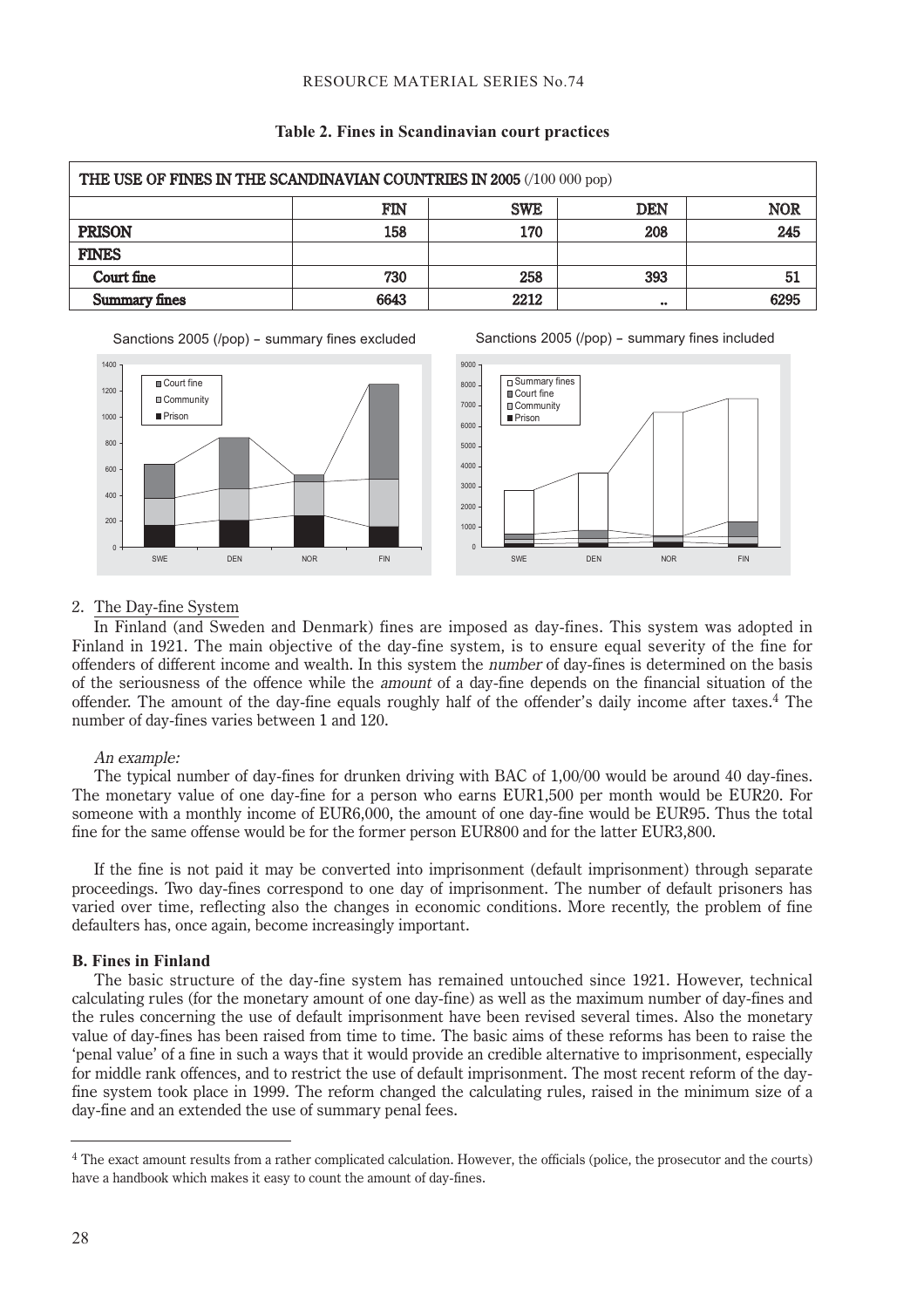# 1. Proceedings and Summary Fines

A fine may be imposed either in an ordinary trial or, in the case of certain petty offences, through simplified summary penal proceedings (penalty orders). The vast majority of fines are ordered in a summary process. In 1995, the power to order summary fines was transferred from the court to the prosecutor. Giving the prosecutor an independent right to impose fines was an important reform from the point of view of principle. It was also a substantial change in terms of numbers (over 200,000 cases per year). However, in practice the change was smaller, since also under the former system summary fines were prepared by the prosecutors and the courts had a tendency to rubber stamp the prosecutors' suggestions.

In addition, for minor traffic offences there is a summary penal fee that is set at a fixed amount (a petty fine). This fine is imposed by the police. In the case of non-payment, summary penal fees cannot be converted into imprisonment.

# 2. Practice

The fine has been the principal punishment throughout the last century. Around 60% of cases handled by the courts result in fines. Of all criminal cases handled by the courts and/or prosecutors, over 80% are punished by fines.<sup>5</sup> In numbers, this means that the courts impose some  $35,000 - 40,000$  fines annually, the prosecutors order some 200,000 penalty orders, and the police write some 100,000 summary penal fees.

# 3. Public Acceptance of the Day-fine System

The day-fine system may also lead to quite intensive fines in cases where the offenders happen to have an extraordinarily high income. Such occasions occur particularly in the field of traffic violations. Every once in a while the media reports of traffic-fines that exceed tens of thousands of euros. These extraordinarily high traffic fines have even raised certain doubts about the legitimacy of the present system. Related to this, the counting rules had been criticized, especially by the conservatives, for leading to unjust results in higher income levels, since prior to the year 1999, the amount of a day-fines was counted on the basis of grossincome (before taxes) instead of net-income (after the deduction of taxes). Moving from fining on the basis of gross income into fining based on net-income was the major principal change, brought by the 1999 reform. According to the bill, the central goal of the reform was to introduce a more just fining system, whereby the "size of the fine is perceived as fair among different income-groups." (Government Bill 74/1998).

# **Public's views and the fairness of dayfines**



Follow-up research was carried out by the National Research Institute for Legal Policy. The central findings of this study were that the fears of the perceived unfairness of the fining system had been grossly exaggerated.<sup>6</sup> Four out of five respondents regarded the day-fine system as a fair and just method of punishment. Fines imposed for traffic violations were considered fair by 60%, 14% of the respondents

<sup>5</sup> This is partly due to the fact that there is no general administrative penal law in Finland. Practically all offences are classified as crimes and treated under the label of criminal punishments.

<sup>6</sup> See Lappi-Seppälä 2002,b.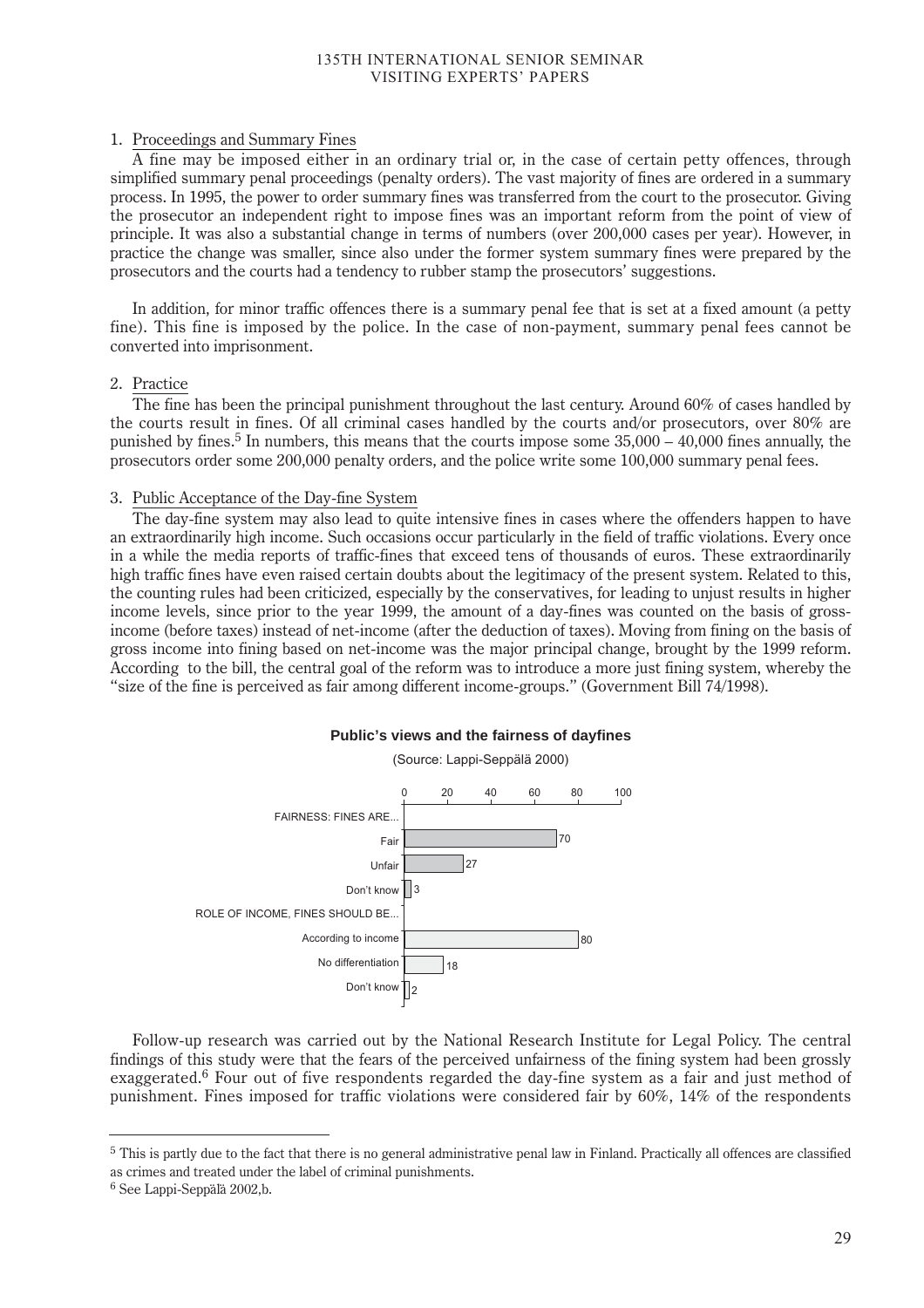considered them too mild and 17% too severe (9% refrained from expressing an opinion). The reform of the fining system introduced in 1999 did not bring about significant changes in public opinion. Neither it seems, did the staggering fines imposed in summer 2000 (one over EUR43,000 and the other EUR38,000; both for speeding). But as it turned out, the general public is not well aware of the rules concerning fines for traffic offences. Whether the fines were calculated on the basis on net income or gross income (the main topic of the reform!) turned out to be completely irrelevant to the perceived fairness of the fining system.

## **C. Effects on Recidivism**

It is generally known that offenders receiving fines have the lowest recidivism rates. About 25% of those receiving fines were reconvicted for some form of penalty during the following five years whereas the figure for those receiving a prison sentence was as high as 75%. But as the initial recidivism risk in these two groups is totally different; these kind of figures cannot be used as a basis for any kind of comparison. We need controlled comparisons where two groups are made similar.

There is fairly little systematic research employing control groups on the effects of fines on recidivism. This mainly due to the fact that, outside Scandinavia, fines alone are rarely an alternative or substitute to imprisonment or even to community sanctions.

A study published in the US in 1991 (Gordon & Glaser 1991) compared recidivism after different combinations of fines and other sanctions. Supervision with fines leads to lower recidivism (25%) than mere supervision (36%). Equally, short term imprisonment with supervision and fines leads to lower recidivism (37%) than mere supervision and fines (50%). However, the detected associations were statistically non significant.

Methodologically more advanced US study based on randomized experiment (Turner & Petersilia 1996) compared day-fines with flat-rate fines (no difference according to income). It turned out that day-fine group had lower recidivism-rate (11% to 17%) and fewer technical violations (9% to 22%) than the control-group (latter differences were statistically significant).

The third study is a meta-analysis covering 18 studies (Genderau et al. 2000). The overall effect-size in these 18 studies was -0,04. In other words, after the groups had been matched, those receiving fines had 4% lower recidivism rate than those receiving other type of penalties.

| RECIDIVISM RATES AFTER FINES                     |                                                    |  |  |
|--------------------------------------------------|----------------------------------------------------|--|--|
| Study                                            | <b>Results</b>                                     |  |  |
| Gordon & Glaser (1991), US                       | Supervision and fines (25 %)                       |  |  |
|                                                  | Only Supervision $(36 \%)$ , non-significant       |  |  |
| No data on matching of the groups.               | Supervision, prison and fines $(37\%)$             |  |  |
|                                                  | Supervision and prison $(50 \%)$ , non-significant |  |  |
| Turner & Petersilia (1996), US                   | Arrests                                            |  |  |
|                                                  | - Day-fines $(11\%)$                               |  |  |
| Randomized experiment. Poor data of treatment of | - Control group $(17 \%)$ , non-significant        |  |  |
| control group, consists of fixed fines.          | Technical violations                               |  |  |
|                                                  | - Day-fines $(9\%)$                                |  |  |
|                                                  | - Control group $(22 \%)$ , significant            |  |  |
| Genderau et al. (2000), Canada                   | Meta-analysis (18 studies)                         |  |  |
|                                                  | - Effect-size $-0.04$ ( = 4 % difference)          |  |  |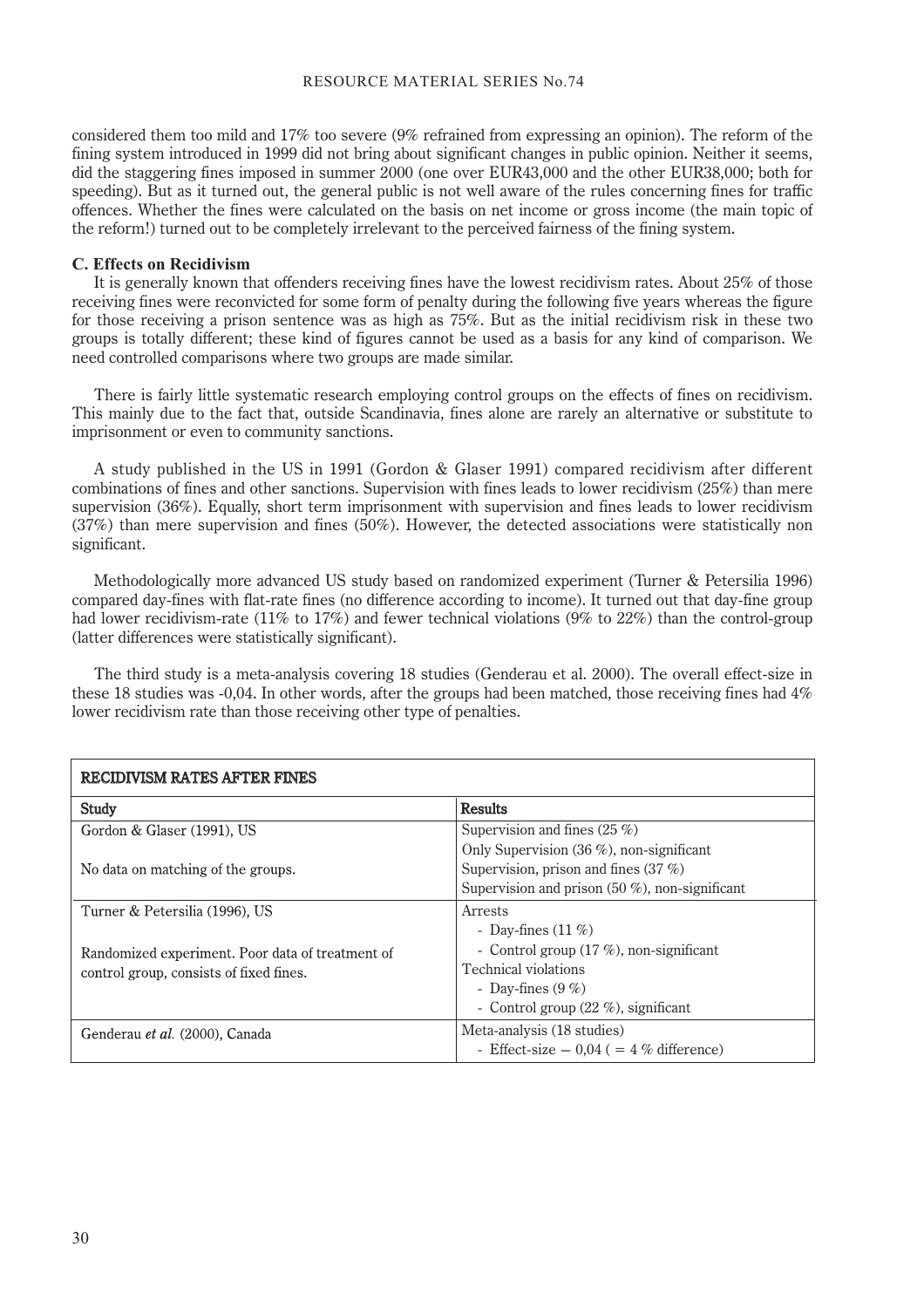# **V. CONDITIONAL IMPRISONMENT/SUSPENDED SENTENCES**

# **A. The Structure**

# 1. Types and Terminology

A suspended or conditional sentence means that the offender is convicted, but exempted from serving a sentence. The content of the punishment may or may not be specified in the original sentence. The sanctions may be imposed with or without supervision. This all leaves us several combinations. Consequently this sanction appears in different forms and under different labels around the world. There is no agreement on the terminology, either.

In the following the term *suspended sentence* is reserved for those arrangements where the content of the sanction is not yet fixed. Conditional sentence means thus arrangements, where the contents of the sanction is fixed, but the enforcement of the sentence is suspended under certain conditions. In those systems where only prison sentences are suspended (as in Finland), it is logical to talk about *conditional* imprisonment. Thus we have the following categories:

| <b>TITLE</b>             | <b>CONTENT FIXED</b>     | <b>SUPERVISION</b>                  | <b>COUNTRY</b> |
|--------------------------|--------------------------|-------------------------------------|----------------|
| Suspended sentence       | No                       | N <sub>0</sub>                      | <b>SWE</b>     |
| Conditional imprisonment | Yes<br>No formal limits  | N <sub>0</sub>                      | <b>NOR</b>     |
|                          | Yes<br>No formal limits  | On discretion                       | <b>DEN</b>     |
|                          | Yes<br>14 days - 2 years | On discretion only<br>for juveniles | <b>FIN</b>     |

# Suspended sentence/conditional imprisonment in Scandinavia

# 2. Contents and Conditions

In all cases suspension and the enforcement of the sentence is conditional. These conditions may refer to more general behaviour or only to new offences. Today clear emphasis in Scandinavia is on new offences. General instructions for behaviour are of only marginal importance. In other words, the enforcement of the sentence is conditional in the sense that unless the offender commits a new offence during the probationary period, imprisonment will not be enforced.

If the sentence is not specified (as in Sweden), a suspended sentence represents merely a formal warning. In case the court also pronounces the length of prison term, as in Finland, the sanction has more substance and a heavier symbolic content. This may be reflected also in the criminal proceedings. In Finland the judge first declares that the offender has been sentenced to imprisonment for X months. After that it is declared that imprisonment will be imposed conditionally. These symbolic messages have relevance also in wider communications: newspaper headlines generally refer to conditional imprisonment as imprisonment (where they do not wish to undermine the severity of the sanction). This all has practical consequences: conditional imprisonment in Finland has a far heavier role than the Swedish suspended sentence.

Conditional imprisonment may be ordered with or without supervision. Both forms are used in Finland and Denmark. Neither Norway nor Sweden combines supervision with a conditional or a suspended sentence. Sweden uses supervision as part of their probation. Norway ceased to use supervision as part of conditional imprisonment once they changed community service into community punishment (a decision that can be criticized).

Supervision is carried out both by social workers and volunteers workers. Supervision entails always both elements of support and control. Support entails lodging, education or training and/or work, since this is of great importance for reducing the risk of recidivism. The control element may vary depending on other conditions attached with the sentence. Breaches of the rules and conditions may in extreme cases lead to revocation of the suspended sentence. However, as a rule, revocation is possible only due to new criminal offences.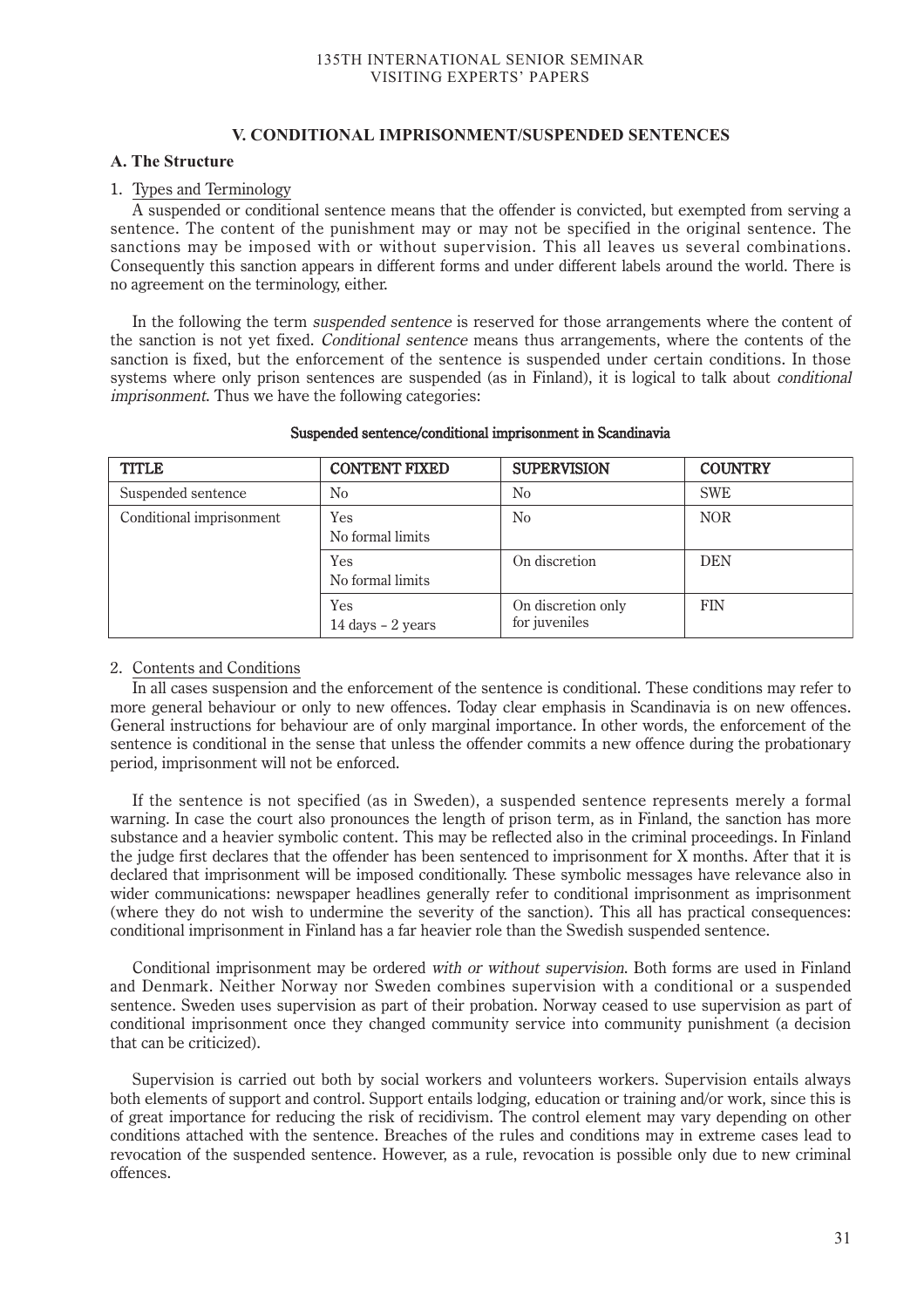# 3. Combinations

In addition to the usual condition of supervision, conditional imprisonment can be supplemented with substantial conditions or other elements (such as fines). This blurs the boundaries between conditional sentences and other alternatives in the penal system. Some of these conditions and attachments are quite substantial, as is the case when conditional imprisonment is combined with community service or a treatment order (as in Denmark). In these cases it would be advisable to classify the sanctions according to the most substantial element involved. This advice has also been followed here.

| THE USE OF CONDITIONAL SENTENCES IN SCANDINAVIA IN 2005 (/100 000 pop) |                |            |            |            |
|------------------------------------------------------------------------|----------------|------------|------------|------------|
|                                                                        | $\mathbf{FIN}$ | <b>SWE</b> | <b>DEN</b> | <b>NOR</b> |
| <b>PRISON N</b>                                                        | 158            | 170        | 208        | 245        |
|                                                                        |                |            |            |            |
| Conditional + Fine                                                     | 170            | 47         | 147        |            |
| Conditional alone                                                      | 128            | 70         | 117        | 56         |
| All CONDITIONAL SENTENCES                                              | 298            | 70         | 164        | 203        |

# Conditional imprisonment with different combinations in Scandinavia

| Finland<br>16 000<br>Cond/prison $= 1.9$ | $= 300 / pop$                 | -Fines<br>-Supervision<br>-Community service                     | 56 $%$<br>8%<br>$1\%$   |
|------------------------------------------|-------------------------------|------------------------------------------------------------------|-------------------------|
| Denmark<br>13 000<br>Cond/prison         | $= 170 / pop$<br>$= 0.8$      | -Fines<br>-Supervision<br>-Community service<br>-Treatment order | 20%<br>20%<br>30%<br>8% |
| Norway<br>Cond/prison                    | $= 200 / pop$<br>$= 0.8$      | -Fine                                                            | 28%                     |
| Sweden<br>10 000<br>Cond/prison          | $= 120$ / pop<br>$= 0.7(0.4)$ | -Community service                                               | $35\%$                  |

In all countries but Sweden the content of the sentence is fixed (Denmark applies both forms). In all countries except a Norway suspended sentence may be attached with supervision. In this respect the Norwegian law changed in 2002 when community service was replaced with a new alternative called community punishment. Community punishment contains several elements. In addition to a normal community service order, there are other restrictions including obligations to participate in different types of programmes. Community punishment replaced not only the old community service, but also conditional sentences with supervision (something which may be regretted).

# 4. Combinations

Suspended sentences may appear as an independent sanction or in different combinations. Both alternatives are familiar to all Scandinavian systems. All countries recognize the possibility of using suspended sentences (with or without supervision) as the only sanction. All except Sweden combine suspended sentences with fines. All except Norway combine suspended sentences also with community service. Denmark also attaches treatment orders (usually for drunk drivers) with suspended sentences (supervision).

In Finland a suspended sentence (conditional imprisonment) without supervision is a quite common punishment for most middle rank offences. A majority (60%) of all prison sentences are suspended. In sentencing practice there is a clear presumption that all shorter prison sentences (less than one year) are suspended for first time offenders. A suspended sentence with supervision has, in turn, been used successfully instead of imprisonment for juveniles.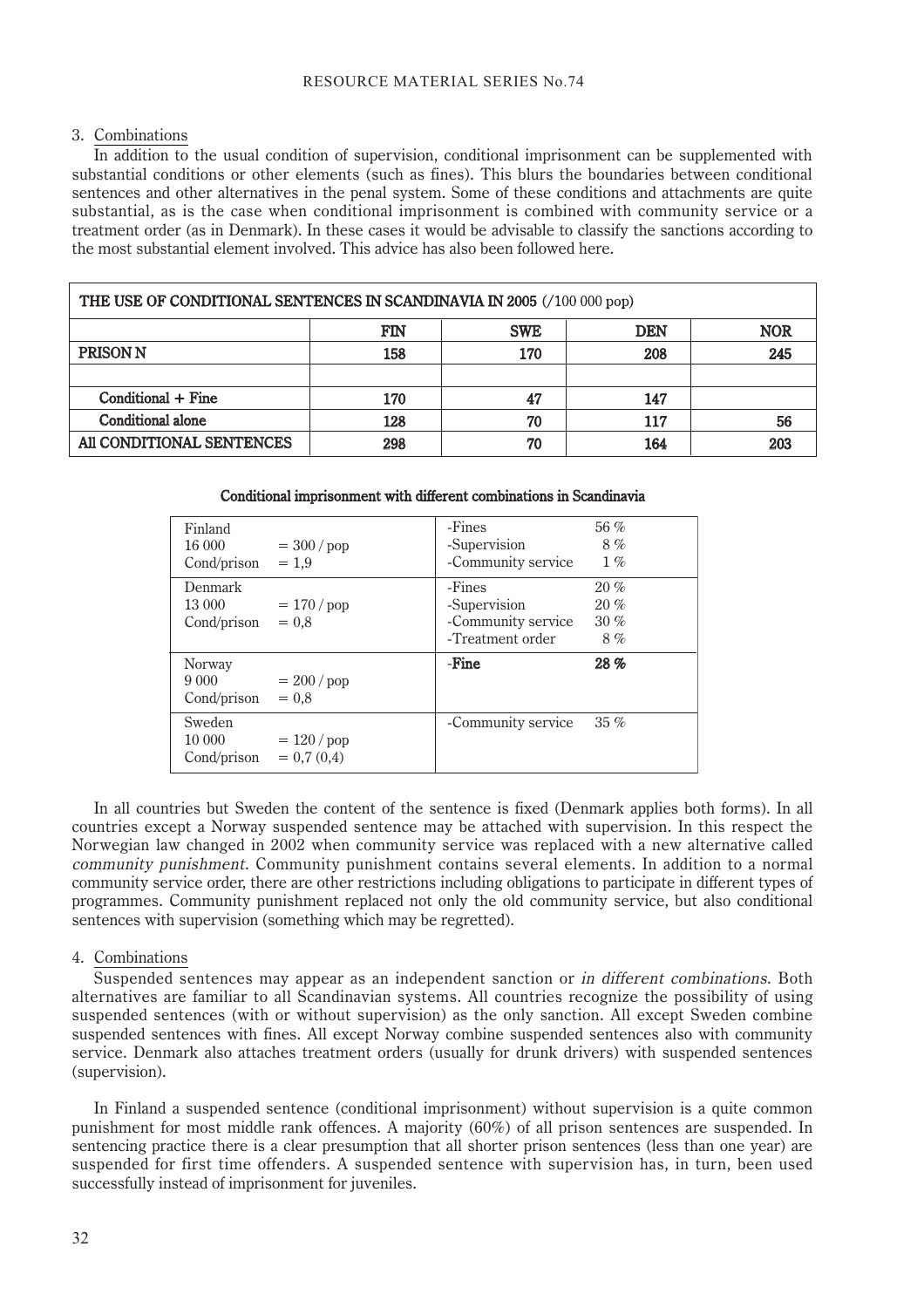# **B. Conditional Imprisonment in Finland**

# 1. Imprisonment and Conditional Imprisonment

Imprisonment may be imposed either for a determinate period (at least fourteen days and at most twelve years for a single offence and fifteen years for several offences) or for life.<sup>7</sup> Sentences of imprisonment of at most two years may be imposed conditionally (conditional imprisonment), under certain conditions, prescribed by law.

Conditional imprisonment was introduced in Finland in 1918, originally under the title of conditional sentence. In 1976, the scope of the conditional sentence was expanded. The maximum length of a conditional sentence was raised from one to two years. Also, the possibility of combining a conditional sentence with a fine was introduced. The sentencing criteria were also amended: now the use of a conditional sanction was tied to general prevention, instead of the original special preventive orientated reasons.

In 2001, the law was revised again. In order to give the courts a more reliable foundation for their discretion the general preventive oriented criteria were replaced by more proportionality oriented sentencing criteria.<sup>8</sup> Also, the title of this sanction was changed from conditional sentence to *conditional* imprisonment. At the same time, the possibility of ordering conditional fines was abolished. This option was hardly ever used in court practice. In addition, a new combination of unconditional imprisonment and a short community service order were included in the law.

# 2. Sentencing Criteria

According to the new provisions, a prison sentence of no more than two years can be ordered conditionally, provided that "the seriousness of the offence, the culpability of the offender manifested in the offence, or previous convictions of the offender do not require an unconditional imprisonment". Subsection 2 places an additional requirement: young offenders under the age of 18 years (at the time of the offence) may be sentenced to unconditional imprisonment only if special reasons call for this option.

# 3. Subsidiary Sanctions

If conditional imprisonment alone is not considered to be a sufficient sanction for the offence, an unconditional fine (subsidiary fine) may be imposed on the offender as well. This option has been used quite frequently in drunken driving. In 2001, the scope of subsidiary sanctions was expanded. If the length of the sentence is between one to two years, a short community service order (20–90 hours) may be sentenced alongside conditional imprisonment. In addition, young offenders under the age of 21 years (at the time of the offence) may be placed under supervision (see below).

# 4. The Probation Period and the Revocation of the Sentence

Imposing the sentence conditionally means that the enforcement will be suspended for a specific probation period determined by the court. The length of the probation period is at least one year and at most three years. The practical meaning of the probation period is that the behaviour of the offender during that period determines whether the original sentence shall be enforced or not.

A person who has been sentenced to conditional imprisonment can be ordered to serve his or her sentence in prison if he or she commits a new offence during the probation period for which the court imposes a sentence of imprisonment. Thus, a behavioural infraction alone is not enough for enforcement of a conditional imprisonment. An additional requirement for losing the benefit of a conditional imprisonment is that the charges for the new offence have been brought within one year of the end of the probation period. It is also possible to enforce only part of the earlier conditional imprisonment or sentences.

The courts impose some 16,000 conditional prison sentences annually. Each year around 700-800

<sup>7</sup> A life sentence may be imposed for a very restricted number of offences – in practice only for murder. Those serving such a sentence actually spend approximately 12 to 14 years in prison. After this they are released on parole.

<sup>8</sup> It had turned out that the general preventive sentencing instruction – "maintenance of general respect for the law" (see footnote ) – turned out to be too obscure and it may also invite the courts to base their decisions on (empirically) unfounded speculations on the general preventive effects of single court decisions.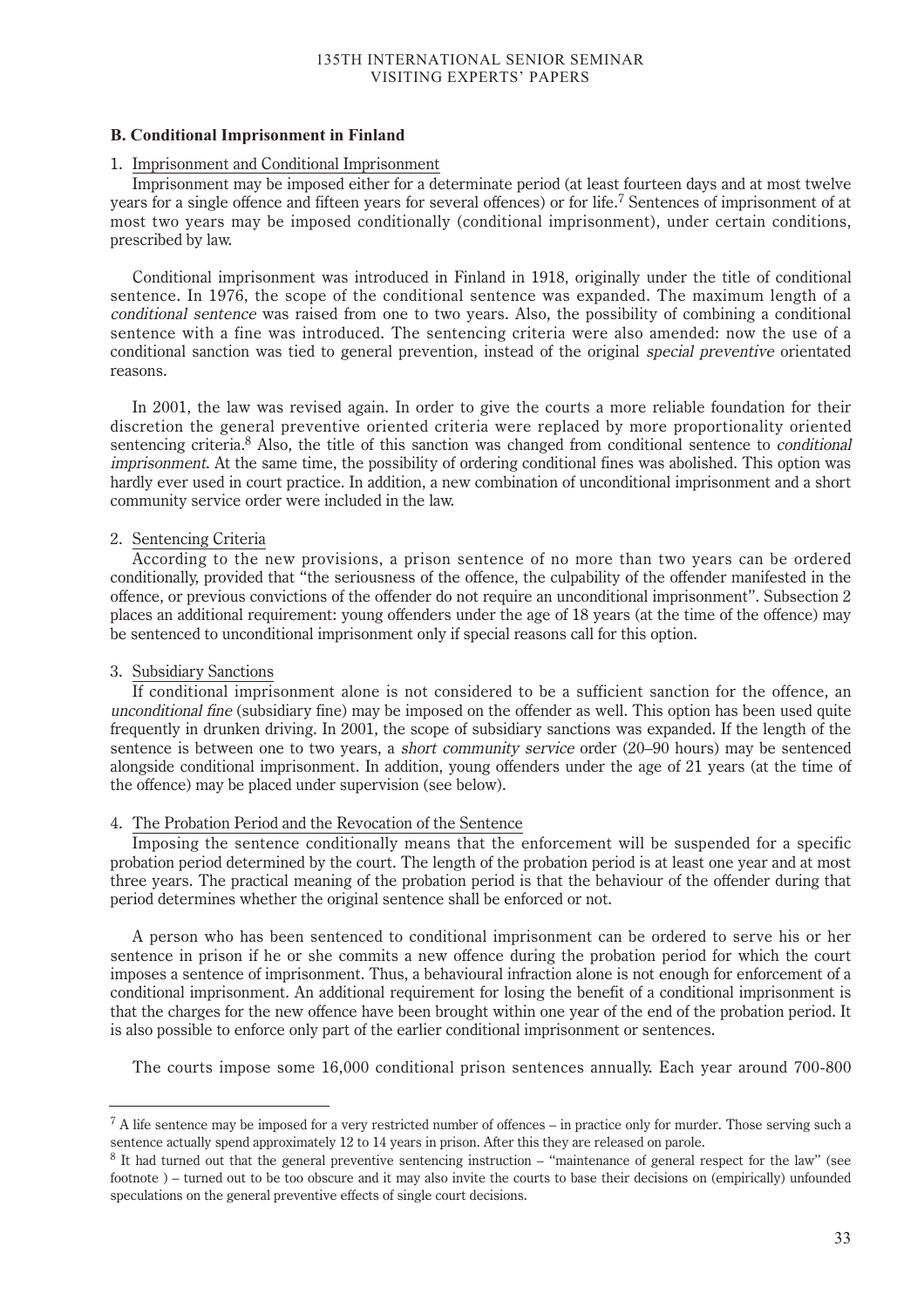sentences are enforced. This equals around 5% of all conditional sentences imposed annually.

# 5. Supervision of Young Offenders

Conditionally sentenced young persons (who were 15 to 20 years old at the time of the offence) may be put under community supervision if this is considered "justified in view of the promotion of the social adjustment of the offender and of the prevention of new offences"). Such supervision is ordered for four out of five conditionally sentenced young persons. This decision is taken by the court in connection with the original sentence.

The supervision is the responsibility of staff members of the Probation Service or of voluntary private supervisors. The supervision primarily consists of regular meetings with a supervisor. In some cases, the offender is required to participate in various group activities. Supervision can be discontinued after six months if it is no longer needed. During the year 2001, 1,154 new offenders were ordered to undergo supervision, and 46% of them were assigned a private supervisor. During that time 2,756 young offenders were under supervision.

# **C. Implementation and Effects**

In Finland conditional imprisonment has a strong position as an alternative to incarceration. Conditional imprisonments correspond to roughly a quarter of all sanctions imposed by the courts. Two out of three prison sentences are imposed conditionally.

# **Conditional imprisonment and others anctionsin Finnish courts 2005**



In 1950, 30% of sentences of imprisonment were imposed conditionally. In 1990 the rate was 60% and in 2000 63%. The use of conditional imprisonment increased significantly during the 1970s. A primary factor behind this was, above all, a reassessment of sentences for drunken driving. Conditional imprisonment is one key tool through which Finland has managed to reduce its prison population over the last decades.



# **The useof sentencing optionsin the Finnish courts1950-2005**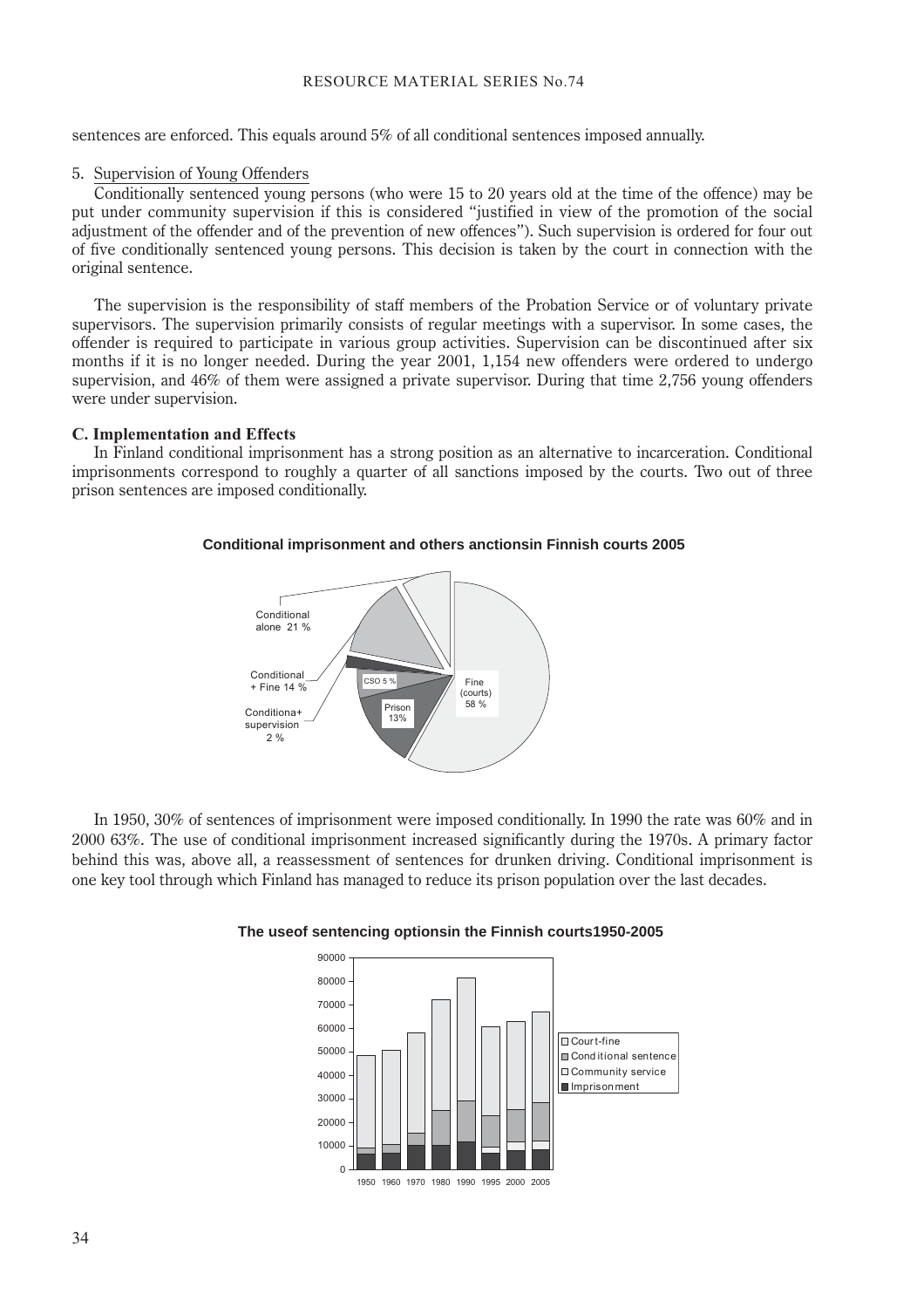

#### **Conditional and unconditional prison sentencein Finland 1950-2005**

The wide use of conditional imprisonment has met with some criticism, especially when applied to younger age-groups. Concerns have been expressed that several such sentences may be imposed on the same (young) offenders without this having a discernible impact on their behaviour. Nonetheless, it is likely that large accumulations of conditional imprisonments are rarer than has been assumed. A study followed those who, during 1992, received their first conditional imprisonment. During the following three years, only 16% were again sentenced conditionally, and most of these received only one new conditional imprisonment. Only 2% of this sentencing cohort were given more than two additional conditional imprisonments during the three-year period.



# **Offenders reconvicted in conditional sentence in Finland in three years time after release in 1992**

(Lappi-Seppälä1999)

Repeated reconvictions were clearly more common among young offenders, compared to adults. But even among the juveniles this was not widespread. About half of the juveniles receiving a conditional sentence were reconvicted and received another conditional imprisonment. However, of all the young offenders reconvicted, three out of four received only one or two new conditional imprisonments.

Around 4% belonged to the problem group who, over the next years, received at least five additional conditional imprisonments, and 10% to the group who received at most four additional conditional imprisonments.<sup>9</sup> Other sentencing alternatives have been sought for this group of young offenders. After several years of experimenting, a new juvenile punishment was introduced in  $2005^{10}$ 

<sup>9</sup> On this see Lappi-Seppälä, 1999.

 $10$  A juvenile penalty (youth punishment) consists of a community supervision for a period of four months and non-institutional programmes arranged by the Probation Service.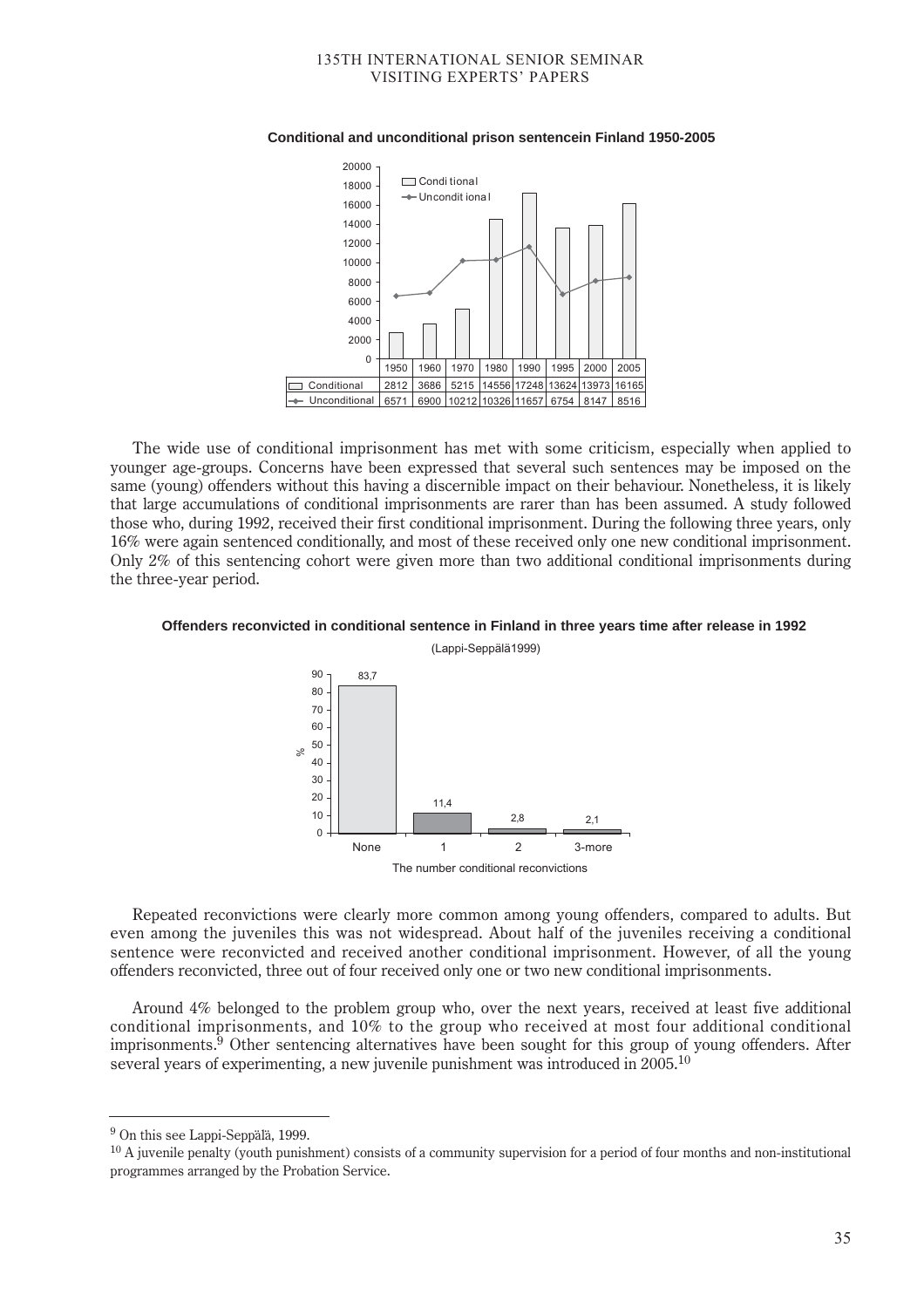# **D. Conclusions**

The criminal political relevance and value of conditional imprisonment is in its strong symbolic dimension: it still is imprisonment, even if it is only conditional. It is less stigmatizing for the offender and far less costly for society, when compared to prison. It allows different combinations, which have been used quite frequently in many jurisdictions. These features allow also tailoring according to different offender groups. In its basic form, conditional imprisonment functions especially well in two offender groups:

- for middle rank offences for low-risk adult offenders without supervision
- for middle rank and also for more serious offences for juveniles in conjunction with supervision.

There is very little research on the re-offending effects of conditional imprisonment without supervision. A classical Swedish study from the 1960s revealed a constant patter between custodial and non-custodial sanctions, including conditional sentence (Börjeson 1966). The overall result was that even in the absence of supervision, less intrusive measures tended to lead to lower re-offending rates. This basic result has hardly been challenged, even though we know today much more of the effects of different treatment programmes and intervention.

Should we wish to add more 'substance' to the sanction, more elements could be included in supervision. Another option would be provided in the form of specific community sanction, known as probation.

# **VI. PROBATION AND TREATMENT ORDERS**

# **A. The Structure**

# 1. Terminology

A suspended sentence with supervision may also be called probation. But supervision in a form of probation may also be ordered as an independent sanction (in addition, probation may also refer to parole supervision, which will be discussed later).

Sweden is the only Scandinavian country with a separate independent probation type of sanction. Since the 1960s this sanction – protective supervision (Skyddstilsyn) – has remained as the backbone of the Swedish community sanction system. Probation is a non-custodial sentence. Probation means a period of three years, where the sentenced person is supervised during the first year. Misbehaviour can lead to the period being extended. Serious breaches of the probation can lead to the sentence being served in prison instead.

Swedish probation orders. In Sweden, probation is a kind of 'frame'-penalty. It leaves room for a number of different combinations. Probation can be combined with fines. A court can also combine probation with a short prison sentence of between 14 days and three months. Two other combinations are also possible: probation with special treatment order and probation with community service (see below). Regarding the content, probation appears thus in three different forms:

- Basic probation includes only normal supervision. The offender must remain in contact with a probation officer, notify the probation officer of any change in address, and provide essential information on, e.g., employment, earnings and lifestyle. The probation officer can be from the probation system or a layperson. Each client has a special schedule for the probation period that regulates how often he or she meets with the probation officer.
- Probation may also include community service. Probation is complemented by an order to perform unpaid work. The court determines the number of hours between 40 and a maximum of 240.
- Thirdly, probation may be combined with a *special treatment plan*, known as *contract treatment*. This sanction is targeted primarily for long term substance abusers where there is a link between the abuse and crime. A contract is made between the court and the client on institutional care, in a home or an open clinic. In contract treatment, treatment is always voluntary (but the choices are limited; either to go to prison or not).

In Sweden some 6,000-7,000 persons annually are sentenced to probation. Of these, little over 1,000 also receive contract treatment and about 1,000 are also sentenced to community service.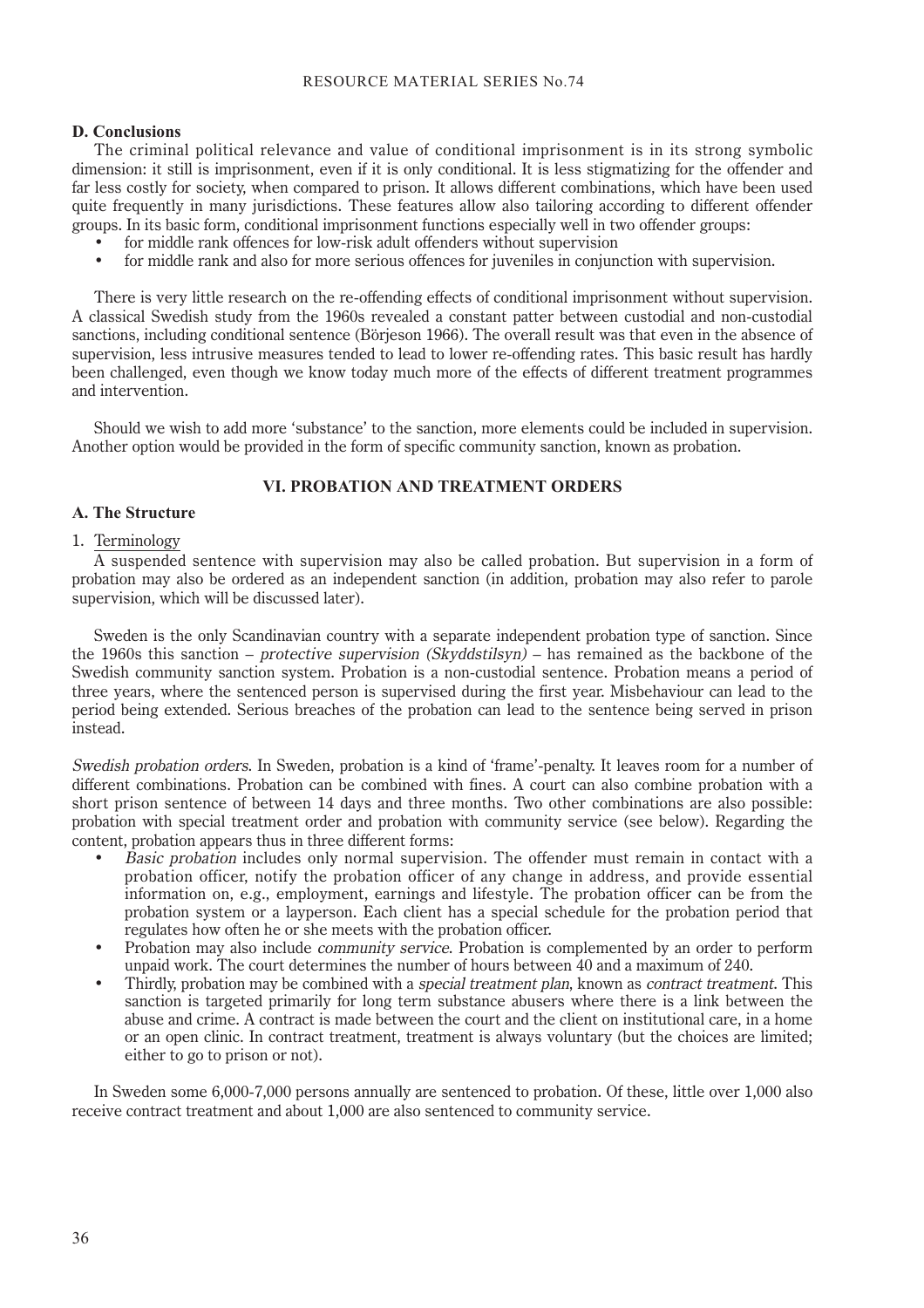# 2. Swedish Treatment Orders

In addition to those orders combined with probation, there are treatment orders for juveniles to be carried out by the social welfare authorities. Offenders under the age of 21 can be sentenced to care under the social service and if such care is deemed more suitable than any other sentence, the court can order the social welfare board to arrange suitable care through the social services. This option is used fairly extensively (around 3,000 cases per year). Treatment by social welfare authorities is among the basic sanctions of the juvenile justice system in Sweden.

The second class of treatment orders concerns *compulsory treatment for alcohol and drug addicts*. This takes place primarily in cases of less serious crime. If a court finds that the offender could be subject to care via compulsory placement in a residential treatment centre, the matter is then left to the social welfare board or, if the offender is already in such a centre, to the board of that centre to rule on the required care. Decisions on compulsory care in individual cases are made by the County Administrative Court on application of the social welfare board. The social welfare board is then responsible for implementing the decision according to the court's ruling.

The third class of treatment orders includes treatment orders in psychiatric treatment. Unlike the other Scandinavian countries, psychiatric treatment is classified as a criminal sanction in Sweden. A court can commit a person suffering from a serious psychiatric disturbance to compulsory forensic psychiatric care if his or her condition requires such care. Forensic psychiatric care as a criminal sanction occurs in two different forms: without special release examination and with special release examination. The former follows the same rules in principle as for psychiatric care in general. Care may continue for a maximum of four months. Extensions of the care period can be made only after a ruling of the County Administrative Court. A court can decide on special release examination if there is a risk that the offender will lapse into serious criminality again. For these patients the County Administrative Court decides on release and parole. In order for the court to commit a person to forensic psychiatric care with special release examination, a forensic psychiatric examination must take place. The annual number of treatment orders in psychiatric care varies at between 300-400.

# 3. Danish Treatment Orders

In the Danish system, treatment orders appear with conditional imprisonment (see above) and as a form of prison enforcement.

In connection with conditional sentences, persons suffering from substance abuse (alcoholics and drug addicts) or a mental disturbance may be faced with a requirement of treatment for alcohol or drug abuse, or a condition of outpatient psychiatric treatment. The condition may also be a very specific order, for example, that a person convicted of sexual relations with children is not allowed to obtain employment at institutions or schools attended by children. The purpose of both supervision and special conditions is to prevent the offender from relapsing into crime. An action plan is prepared and reviewed in great detail with each client, who has to both accept and understand the necessity of the plan. Most often the clients accept these conditions as they see them as the price they have to pay to avoid deprivation of their liberty.

For those already sentenced to prison, there remains an option to suspend the sentence by undergoing treatment for substance abuse. Persons who are sentenced to prison for 60 days or less can apply for suspension of the serving of the sentence, if they are in obvious need of treatment for their abuse of alcohol. If they comply with requirements (usually one year of treatment and supervision) they can petition for a pardon. They can be pardoned against payment of a fine.

| THE USE OF PROBATION AND SUPERVISION IN SCANDINAVIA IN 2005 (/100 000 pop) |     |            |            |            |
|----------------------------------------------------------------------------|-----|------------|------------|------------|
|                                                                            | FIN | <b>SWE</b> | <b>DEN</b> | <b>NOR</b> |
| <b>PRISON</b>                                                              | 158 | 170        | 208        | 245        |
| Probation                                                                  |     | 45         |            |            |
| Probation + Contract treatment                                             |     | 12         |            |            |
| Probation + Community service                                              |     | 11         |            |            |
| Treatment in social welfare                                                |     | 32         | 6          |            |
| <b>All PROBATION ORDERS</b>                                                |     | 100        | 6          |            |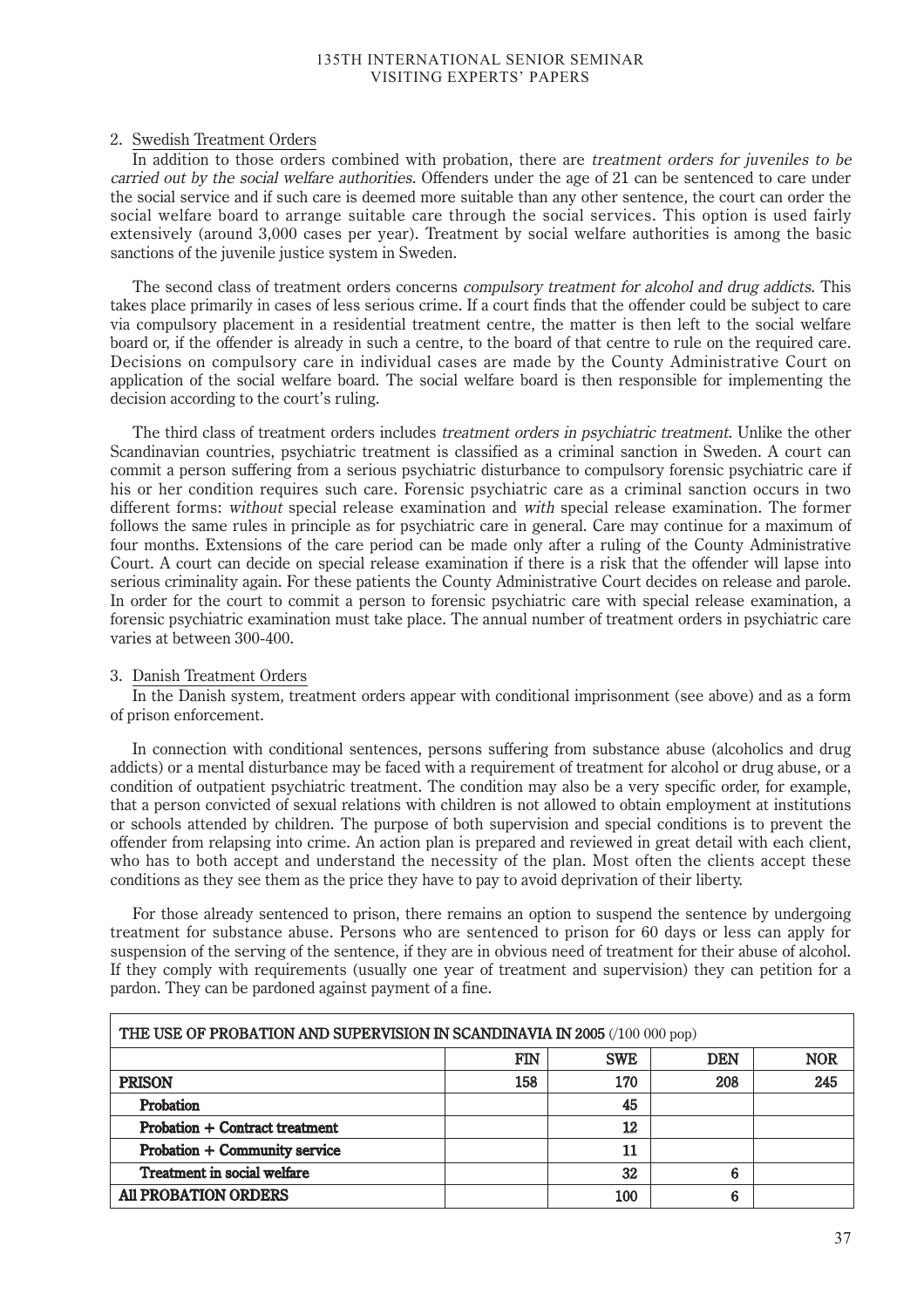#### **B. Contract Treatment (Sweden)**

For offenders with alcohol and drug abuse problems, probation may be combined with a special treatment plan, so-called contract care. Contract care is an alternative to prison, where the penalty for the crime could be to up to two years' incarceration. Contract treatment is probation combined with treatment, normally for substance abuse, where there is a clear link between the crime and the abuse. One condition for a sentence of contract care is that abuse problems or other special circumstances which require care or treatment have been an important factor in the criminality.

The sentenced person signs a 'contract' with the court to complete a treatment programme instead of serving their sentence in prison. If the person misbehaves, the sentence can be transformed to a prison sentence. The treatment lasts between six months to two years. Part of the treatment takes place in an institution. Participation in the treatment is always voluntary. Before passing the sentence, the offender is asked whether he or she is willing to undergo the treatment.

The relation between other sanctions and contract treatment is arranged in two ways: Contract treatment can be used as a normal sub-condition to probation, or it may be used as the very reason for not imposing a prison sentence. In the latter case (a 'genuine' contract treatment), this sanction is used more clearly as an alternative to imprisonment. In this case the court also declares the length of the original prison sentence which would have been passed had the offender not been accepted to take part in the treatment programme.

If the client misbehaves, this is viewed as serious and the penalty can be converted to a prison sentence. Co-operation is required from the offender and the probation authority decides on its suitability in each case.

In Sweden some 1,300-1,400 contract treatment orders are given each year compared to 15,000 prison sentences and 3,000 community service orders imposed annually. The daily average number of offenders in contract treatment is around 300, with the daily average number of prisoners serving a sentence at around 6,500. In other words, contract-treatment reduces the daily prison population by around 5%.

## **C. Assessing Effectiveness**

In assessing effectiveness one must distinguish the different elements in probation orders and related measures. Supervision and surveillance is one thing, support and treatment is another. Research data is available for both; however, the difference between these two has not always been acknowledged.

One major study from Scandinavia made an effort to measure the effects of supervisions, as compared to other sanctions (Bondeson 1977). The study was not based on comparison groups. Instead, all sentenced offenders were divided into nine risk groups with the help of 36 statistical prediction variables. After that recidivism rates were calculated in all nine groups according to the sanctions used for each. The study compared the effects of three sanctions in all nine risk groups: conditional imprisonment without supervision, supervision, and prison with supervision (in parole). The overall result was that recidivism rates seemed to increase in all risk groups as supervision increased and the sanctions became more intrusive.

During the 1990s several studies in the US examined the effects of the intensity of supervision by using comparison groups. The intensity of ordinary probation may have been increased with the help of urine tests, electronic control, and unannounced home visits. Supervision may also have been combined with other sanctions or interventions, such as community service or treatment programmes.

The most well known study (Petersilia & Turner 1993) used a randomized experiment and divided offenders into those under normal probation and those under intensive probation. The study examined 14 ISP programmes in nine US states. Recidivism was measured using both arrests and technical violations. After a one year follow–up, 37% of the ISP participants and 33% of the control group had been rearrested (the difference was statistically non-significant). In addition, technical violations in the ISP group was almost double of that in the control group (65% versus 38%). The overall conclusion was that intensive probation did not decrease recidivism. However, the intensified control increased the probability that technical violations would be detected. This result has been replicated in a number of studies during the 1990s (MacKenzie 2006 p. 311-317 lists 16 such studies). A meta-analysis from 2000 (Genderau 2000) indicates that intensive surveillance has a negative effect in increasing recidivism by 6%.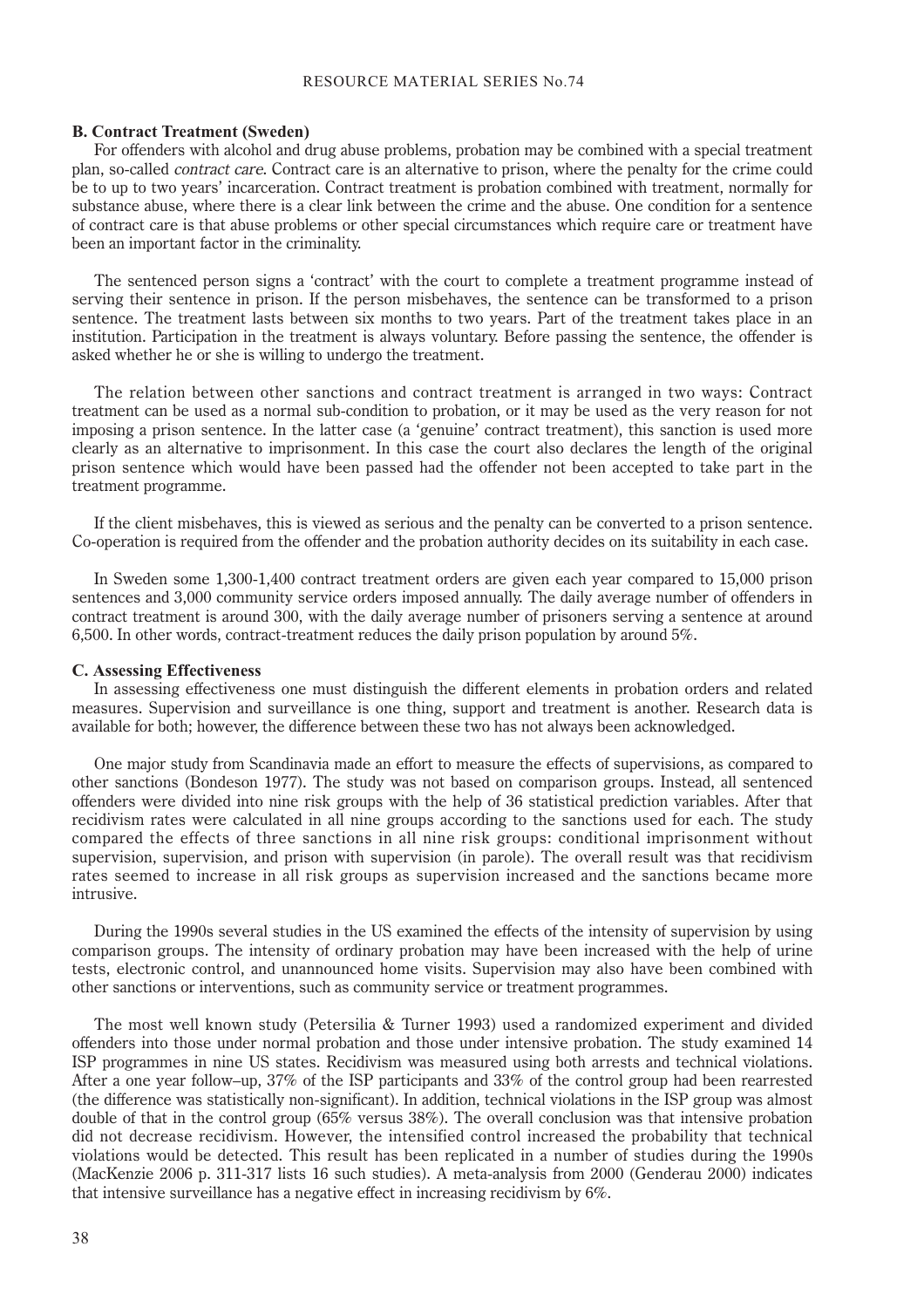This finding is as consistent as it surprising. One could have imagined that increasing surveillance would decrease re-offending. The explanation may be in the simple fact that if one wishes to curb crime by mere surveillance, then the surveillance has to be much more intensive. If normal probation means one or two meetings in a month, and intensive probation five to ten meetings in a month, this still leaves the offender plenty of free time to commit offences, once he or she so chooses. This puts the serious question whether crime prevention by mere surveillance could ever be a wise and defendable option.

This disappointing finding must be supplemented with one important reservation. Although the evidence seems to be quite clear on the point that increased surveillance had no impact on recidivism, there is some evidence that increased treatment of offenders in the ISP programmes may be related to significant reductions in re-arrests. Several studies suggest that re-arrests are reduced when offenders receive treatment services in addition to the increased surveillance and control of the ISP-programmes. Petersilia & Turner reported a 10-20% reduction in recidivism for those who were most active in programmes while they were in the community (MacKenzie 2006 p.318). This conclusion applies also to those programmes and measures directed especially to young offenders (Clausen 2006 p. 149).

# RECIDIVISM RATES AFTER INTENSIVE PROBATION AND SURVEILLANCE

| Study                                            | <b>Results</b>                                          |
|--------------------------------------------------|---------------------------------------------------------|
| Gordon & Glaser (1991), US                       | Recidivism in two years                                 |
|                                                  | - Conditional sentence $(12 \%)$                        |
| No data on matching of the groups.               | - Supervision, no prison $(30\%)$                       |
|                                                  | - Supervision after prison $(61\%)$                     |
| Turner & Petersilia (1996), US                   | After controlling the risk factors, smaller differences |
|                                                  | but the same tendency.                                  |
| Petersilia & Turner (1993), US                   | <i>Arrests</i>                                          |
|                                                  | - Intensive probation $(37%)$                           |
| Randomized experiment. 14 ISP programmes in 9 US | - Normal probation $(33 \%)$ , non significant          |
| states.                                          | Condition violations                                    |
|                                                  | - Intensive probation $(65 \%)$                         |
|                                                  | - Normal probation $(38\%)$ , significant               |
| Genderau et al. (2000), Canada                   | Meta-analysis (47 studies)                              |
|                                                  | - Effect-size $+0.06$ ( = 6 % more recidivism)          |

Drug-treatment forms a special branch in research literature. Despite numerous studies published in this field (see MacKenzie 2006, p. 241 ff), poor quality in research design prevents definite conclusions. In general, the evidence gives support to drug-treatment both in institutions and in the community. Ongoing international meta-analyses are supposedly going to shed more light on this issue.

# **D. Conclusion**

As it seems, supervision and surveillance alone are unable to produce the desired re-offending results. Should we wish to achieve more in this respect, other elements should be included in the sanction structures. Treatment, and cognitive behavioural programmes, as well as help and support should be attached to sanctions along with supervision.

Taking into account the fact that majority of violent crime is alcohol-related and that drug and substance abuse is closely associated with juvenile crime and traditional property crimes, the treatment of substance abuse problems remains a high priority, both in the realm of community sanctions and in prison. A number of research findings seem to repeat themselves in this field:

- Institutional treatment, in order to be effective, *requires a functional aftercare component*. Very little can be achieved with programmes that start in prison but end once the person walks out.
- Relapses are part of the program. Getting hold of one's drug or substance abuse problem is a longterm, incremental process which always includes steps in both directions. A realistic starting point for any programme, therefore, is that relapses happen. This must be taken into account also in those criminal justice interventions which include drug or substance abuse treatment elements.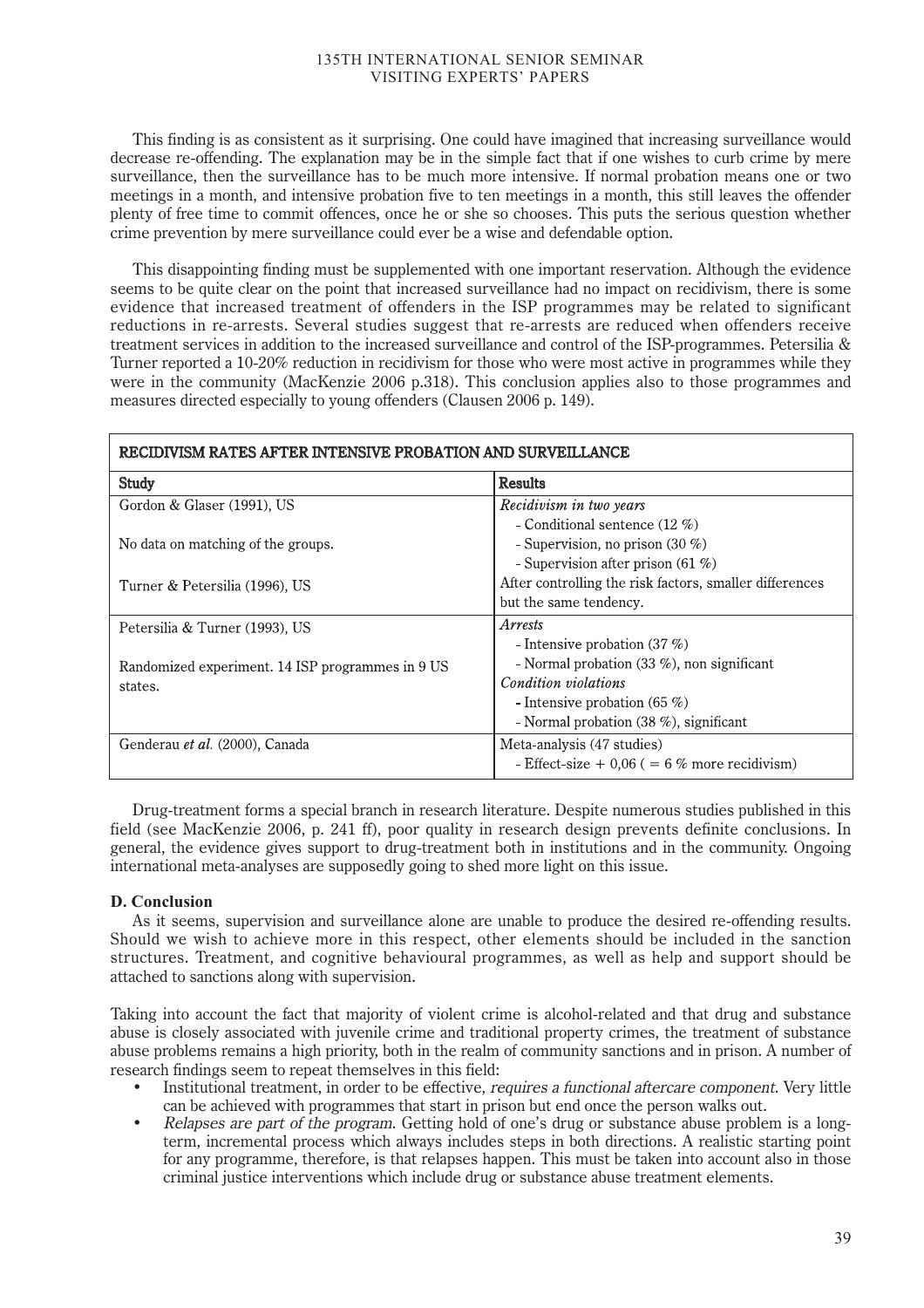This still leaves us with the question of how to proceed with those offenders whose offences are too serious to be dealt by with mere supervision and/or for whom neither treatment would seem to be a functional alternative. For higher risk offenders and for offenders convicted for more serious offences, two additional forms of community sanctions are disposable, either as independent sanctions or in combinations with the alternatives already dealt by with: community service and electronic monitoring.

# **VII. COMMUNITY SERVICE**

# **A. The Structure**

Community service has a fairly clear basic content. It involves the performance of unpaid work, during leisure-time and within a given period, for the good of the community. The status and contents of community service may vary in several respects. Community service may be:

- Imposed as an independent sanction or as an adjunct to another sanction, or
- Replace only prison sentences or other penalties.

These combinations may also be found also among the Scandinavian countries. In Scandinavia Denmark was the first to start with this new alternative in 1982. Finland was a late starter in 1991, but in a short period of time, community service became more popular in Finland than anywhere else in Scandinavia.

In the shift of the 2000s the three other Scandinavian countries completed law reforms in order to increase the use of community service, with good results. Sweden created a combination of community service and suspended sentences, thus increasing the number of annual cases from 2000 to around 4000. Denmark changed its policy in 2000 by allowing community service to be used also for drunken driving (which was previously forbidden). In two years' time this increased the number of sentences from 1000 to 4000. Norway, in turn, tried to increase the credibility of community service by changing the title to community punishment, by including also other elements in the sentence, and by expanding the scope of application also to drunken driving. This resulted in an increase from around 500 cases to the present total of a little over 2,500 cases.

|                                  | <b>Denmark</b>                                   | Finland                                                         | Norway                                              | Sweden                                               |
|----------------------------------|--------------------------------------------------|-----------------------------------------------------------------|-----------------------------------------------------|------------------------------------------------------|
| Start/permanent                  | 1982, 1992                                       | 1991, 1995                                                      | 1984, 1991                                          | 1990, 1998                                           |
| Independent<br>or not            | No. Condition for<br>Conditional<br>Imprisonment | Yes. Also part<br>of over 1 year<br>conditional<br>Imprisonment | No. Part of<br>"community"<br>punishment"           | No. Part of<br>suspended<br>sentence or<br>probation |
| Replacing only<br>Imprisonment   | No                                               | Yes                                                             | No                                                  | Basically: yes                                       |
| The length of<br>prison sentence | Basically: up to<br>12 months                    | Up to 8 months                                                  | Up to 1 year<br>In exceptional<br>cases over 1 year | Basically: up to<br>12 months                        |
| The number of<br>hours           | $30 - 240$                                       | 20-200                                                          | $30 - 420$                                          | 20-240                                               |
| Number of court<br>cases 2005    | 3864<br>68<br>$(100 000$ pop)                    | 3480<br>66<br>$(100 000$ pop)                                   | 2632<br>57<br>(100 000 pop)                         | 3647<br>40<br>(100 000 pop)                          |
| Ratio CS/prison                  | 0,33                                             | 0.42                                                            | 0,23                                                | 0,23                                                 |

# Community service in Scandinavia

Today all Scandinavian countries use community service on roughly the same scale. Denmark and Finland are in the lead with 66-68 cases/100,000 inhabitants, followed by Norway (57) and Sweden (40)

However, if measured by the ratio between imposed community service and prison sentences, the situation looks different. Now Finland has then highest application intensity (0,42 community service orders against one prison sentence), followed by Denmark (0,33) and Norway and Sweden (0,23 each).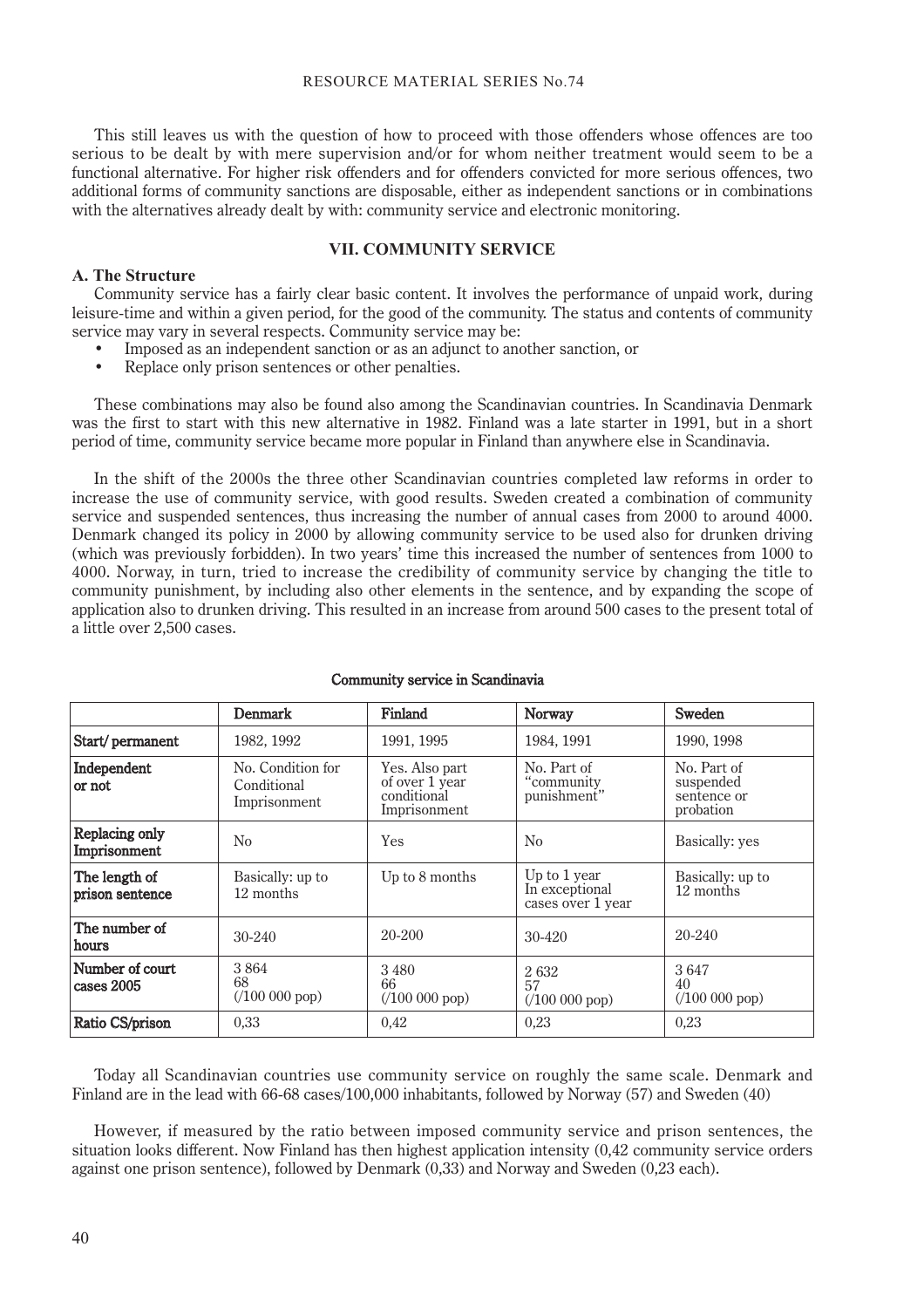The use of community service differs also in other respects among the Scandinavian countries. There is evidence that Finland has been more successful in replacing prison sentences with community service, while in the other Scandinavian countries community service has substituted also other, more lenient, options. This result is essentially related to specific legislative solutions, adopted in Finland.

## **B. Community Service in Finland**

In Finland the main arguments while introducing community service were related to prison overcrowding and the lack of suitable 'intermediate' penalties between fines and imprisonment. In Finland, community service is imposed only instead of unconditional imprisonment. The duration of community service may vary between 20 and 200 hours. The prerequisites for sentencing the offender to community service are (a) that the convicted person consents to this, (b) that the sentence does not exceed eight months, and (c) that the offender is deemed capable of carrying out the community service order. Also (d) prior convictions may in some case prevent the use of this option. The offender's ability to carry out the work is evaluated on the basis of a specific suitability report. This report may be requested by any one of the parties, the prosecutor or the court. The suitability report is prepared by the Probation Service. If the conditions of the community service order are violated, the court normally imposes a new sentence of unconditional imprisonment.

## 1. Avoiding Net-widening: the Two-step Procedure

In order to ensure that community service will really be used in lieu of unconditional imprisonment, a two-step procedure was adopted: firstly, the court is supposed to make its sentencing decision by applying the normal principles and criteria of sentencing without considering the possibility of community service; secondly, if the result of this deliberation is unconditional imprisonment (and certain requirements are fulfilled), the court may commute the sentence to community service. In principle, community service may therefore be used only in cases where the accused would otherwise receive an unconditional sentence of imprisonment.

# 2. The Number of Hours of Community Service

The court should always determine the number of hours of community service to be served. The length of community service is at least twenty and at most 200 hours. In practice the length of service depends on the original sentence of imprisonment. One day of imprisonment corresponds to one hour of community service. Thus, two months of custodial sentence should be commuted into roughly 60 hours of community service.

## 3. Contents

Community service consists of regular, unpaid work carried out under supervision. The sentence is usually performed in segments of three or four hours, ordinarily on two days each week. The intention is that this service would be performed over a period that roughly conforms to the corresponding sentence of imprisonment without release on parole (see above).

Approximately a half of the service places were provided by the municipal sector, some 40% by non-profit organizations and 10% by parishes. The share of the State has been under 2%. Ten hours maximum can be served in an effort to address the offender's substance abuse problem, either in terms of a traffic safety course organized by the Traffic Safety Organization or at a treatment clinic.

The Probation Service approves a service plan for the performance of a community service order. The plan is prepared in co-operation with the organization with whom the place of work had been arranged. The offender should be allowed an opportunity to be heard in the drafting of the service plan.

#### 4. Supervision and the Violation of the Conditions

The performance of a community service order is supervised quite closely. The supervision is specifically focused on ensuring proper performance of the work. Unlike in the other Nordic countries, community service does not contain any extra supervision aimed at controlling the offender's behaviour in general. The supervision is strictly confined to his or her working obligations.

Minor violations are dealt with by reprimands, more serious violations are reported to the public prosecutor, who may take the case to court. If the court finds that the conditions of the community service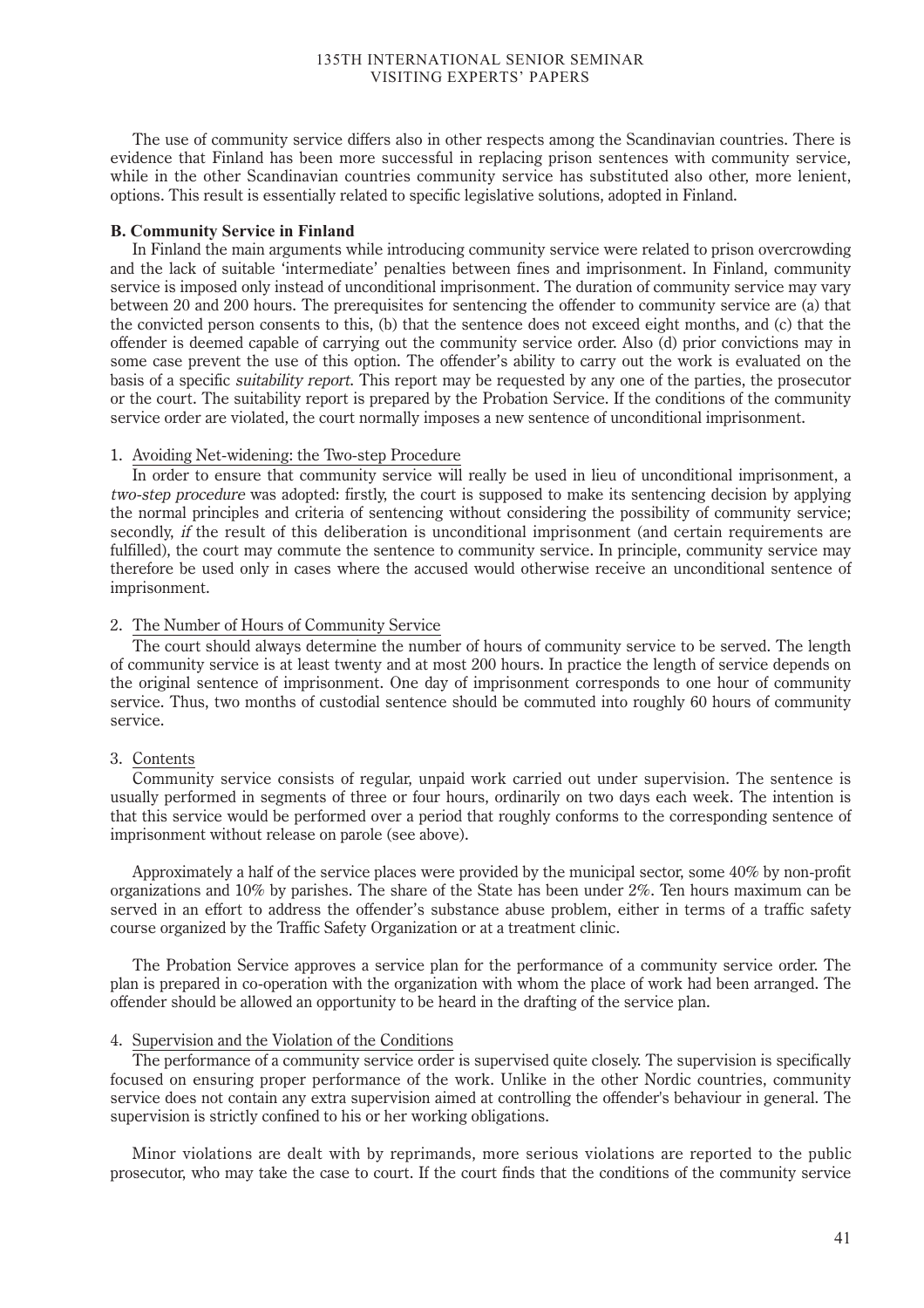order have been seriously violated, it should convert the remaining portion of the community service order into unconditional imprisonment. The hours that have already been worked should be credited in full to the offender. In this situation, the length of the imprisonment should be calculated by applying the general conversion scale.

#### 5. The Number of Community Service Orders

The legislators' aim was that community service should be used only in cases where the accused would otherwise have received an unconditional sentence of imprisonment. Along with the increase in the number of community service orders, the number of unconditional sentences of imprisonment decreased between 1992 to 1997/98. In 1998, the average daily number of offenders in community service was about 1200 and the corresponding prison rate was 2800. It is therefore reasonable to argue that, within a short period of time, community service has proven to be an important alternative to imprisonment.



**Figure: Imprisonment and community service in Finland 1992-2005 (court statistics)**

Between 1998 and 2000 the number of community service orders was slightly falling, while the number of prison sentences was increasing. This reflects partly the fact that for one section of repeated offenders this option has now been 'saturated'. If offending continues, the courts will, at some point, move from community service to unconditional prison sentence. After 2001, the situation stabilized.

Some 3,500 community service orders are imposed annually by the courts. This represents around 35–40% of the sentences of imprisonment which could have been converted (sentences of imprisonment of at most eight months). Over one half of the community service orders are imposed for drunken driving. Annually, some 250,000–300,000 hours of community service are performed. This corresponds to some 400–500 prisoners (10–15%) of the daily prison population (assuming that in the absence of community service a corresponding unconditional imprisonment of imprisonment would indeed have been imposed). A typical community service order is for 70 to 90 hours. The proportion of interrupted orders has varied by around 15% (of those sentences started each year).

# **C. Assessing Effectiveness**

A Finnish study used quasi-experimental design and compared two matched groups of offenders; one sentenced to community service in that part of the country where community service was in use on an experimental basis, and the other group of offenders with a similar background and convicted for similar offences (mainly drunken driving, which has been the major offence in Finland for which community service has been imposed). The follow-up period was extraordinarily long (five years). Only new sentences leading to conditional or unconditional imprisonment or community service were counted as recidivism.

The study revealed a constant pattern showing that the community service group had fewer reconvictions throughout the follow-up period. The differences in reconviction rates varied depending where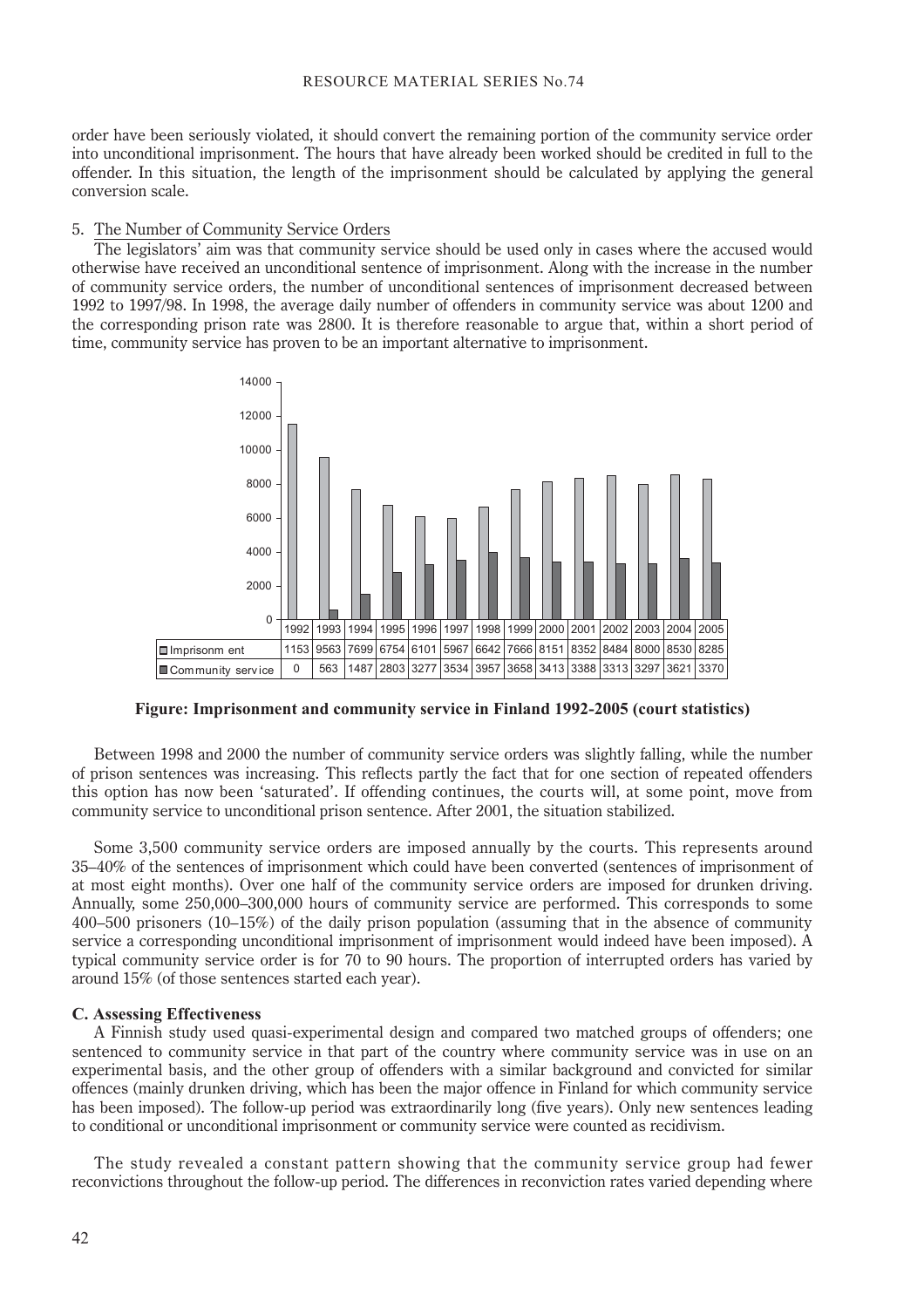the counting began. If begun from the court's decision the difference after five years was 60% for community service and 66% for the prison group. If begun from the completion of the sentence, the figures were 62% and 72%. And if counting of the follow-up period in the community service group starts from the court's decision and in the prison group from release on parole (which would be sensible), the difference in reconvictions would be 60% (community service) and 72% (prison, see Muiluvuori, 2000).



In a methodologically more advanced study Killias et al, 2000, divided offenders randomly into a community service group and a control group (prison). Recidivism was studied using four indicators: (1) whether offenders were convicted; (2) the number of convictions; (3) whether offenders were arrested; and the (4) number of arrests. In addition the authors compared how much the offenders had advanced, and how many arrests they had before and after the sentence. By all measures the community service group survived better. However, the small size of the sample kept the statistical significance rates low.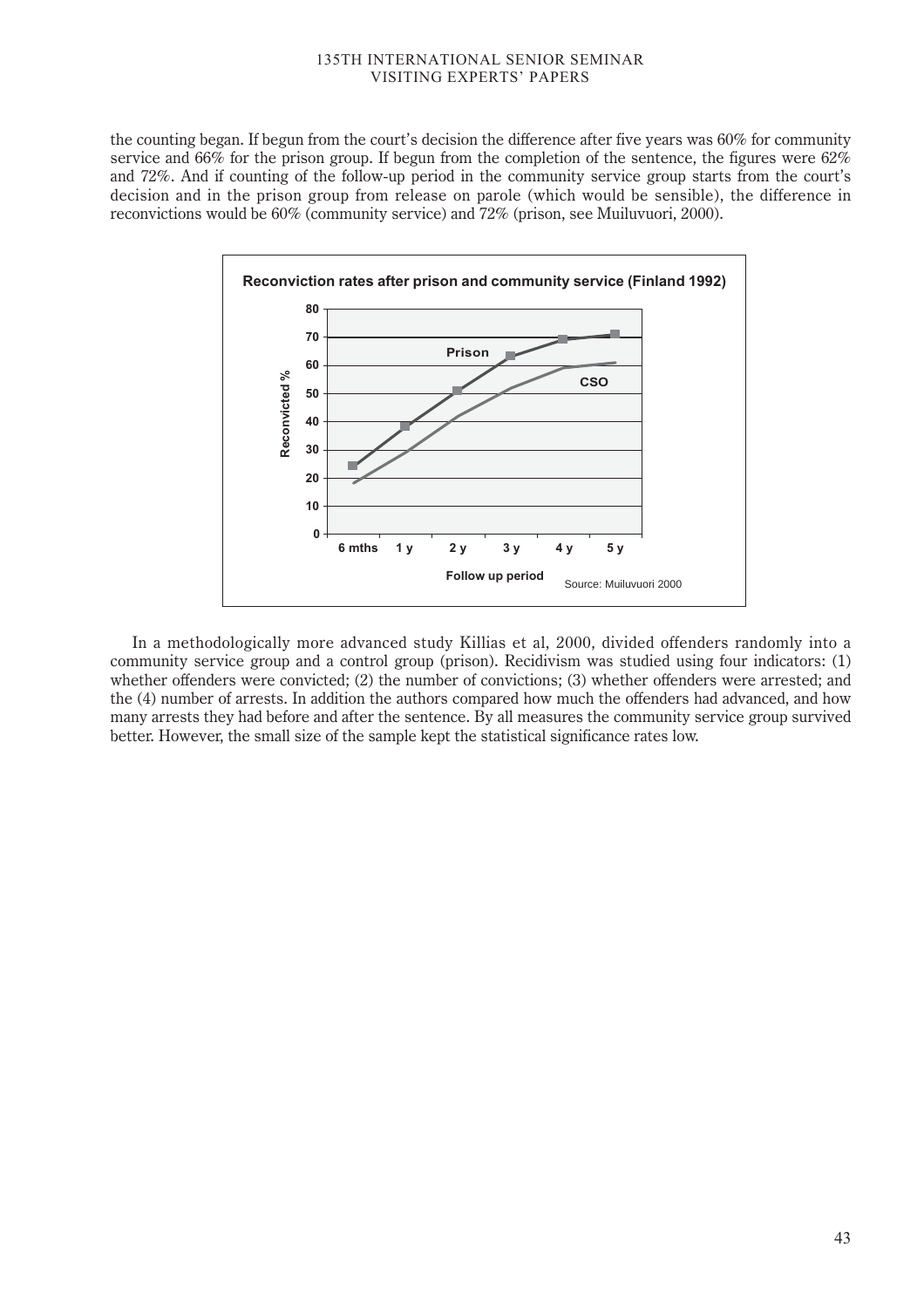| RECIDIVISM RATES AFTER INTENSIVE PROBATION AND SURVEILLANCE |                                                                          |
|-------------------------------------------------------------|--------------------------------------------------------------------------|
| Study                                                       | <b>Results</b>                                                           |
| Muiluvuori (2000), Finland                                  | Recidivism: New prison sentence in five years from the court decision    |
|                                                             | - Community Service (60%)                                                |
| Matched groups by age,                                      | - Prison (66%), non-significant                                          |
| sex and prior convictions                                   | Recidivism: New prison sentence in five years from the completion of the |
|                                                             | sentence                                                                 |
|                                                             | - Community Service (62%)                                                |
|                                                             | - Prison $(72\%)$ , significant                                          |
| Killias et al. (2000), Switzerland                          | Recidivism: Convicted in two years                                       |
|                                                             | - Community Service (21,4%)                                              |
| Randomized experiment                                       | - Prison (25,6%), non-significant                                        |
|                                                             | Recidivism: Number on convictions in two years                           |
|                                                             | - Community Service (0,39)                                               |
|                                                             | - Prison (,64), non-significant                                          |
|                                                             | Recidivism: Arrested in two years                                        |
|                                                             | - Community Service (33,3 %)                                             |
|                                                             | - Prison (38,5%), non-significant                                        |
|                                                             | Recidivism: Number of arrests in two years                               |
|                                                             | - Community Service (0,76, but before 1,66)                              |
|                                                             | - Prison $(2,18, \text{ before } 1,69)$ , non-significant                |
|                                                             | - But see marked change in arrest rates before and after (above)         |
| Andersson & Alexandersson (1994), Sweden                    | No significant difference in recidivism rates in regression analyses     |
| Bonta et al. (2002), Canada                                 | Meta-analyses (37 studies)                                               |
|                                                             | - Effect-size - $0.03$ ( = 3 % less recidivism)                          |

#### **D. Conclusion**

The available evidence suggests that community service is (at least) a promising alternative, in terms of reducing recidivism (using the Maryland University methodology scoring, see for example MacKenzie, 2006). Stronger conclusions are prevented by small research samples which keep statistical significance levels at modest rates.

However, in connection with community service, also other 'non-reconviction benefits' (see Introduction) need to be taken into account. These other beneficial features include positive contact with work life (and the resulting enhancement of offender's economical situation), better self-control over substance abuse and better preservation of family ties. A problem still deserving attention is how to deal with offenders whose substance abuse prevents the use of community service. One answer is provided in the form of Swedish contract treatment.

#### **VIII. ELECTRONIC MONITORING**

#### **A. Introduction**

# 1. Different Forms of Electronic Monitoring

Electronic monitoring (EM) may appear in three basic forms: (a) EM as imprisonment diversion applies EM as a front-door option instead of prison; (b) EM as intensive probation aims to enhance the content of other community sanctions; and (c) EM-release is a back-door replacement of imprisonment where EM is used as an extra condition for early release. Most Scandinavian countries use EM either as a front-door or back-door alternative for imprisonment.

In EM the offender is required to stay at home at night-time and also major parts of free time. In the Scandinavian versions offenders are always required either to work or to take part in other forms of activities, programmes or treatment. The concept of passive 'house arrest' is deliberately rejected. Conditions further include abstinence from alcohol and substance abuse. The offenders are always subjected to random surveillance, both in the form of face-to-face meeting and/or electronic monitoring.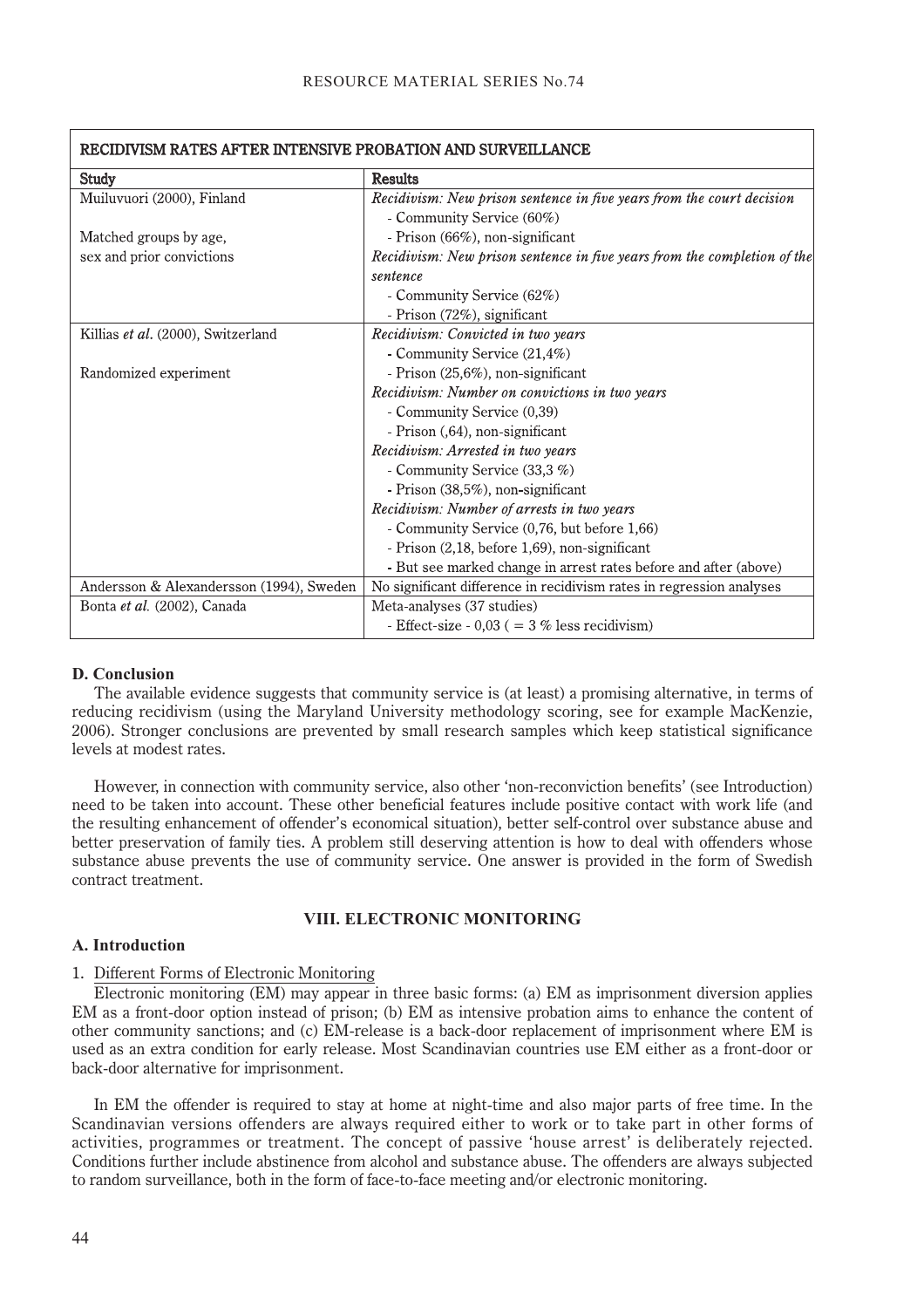For offenders in electronic monitoring a delayed schedule is always drawn, indicating where the offenders should stay and at what time. This schedule is electronically monitored, usually (but not always) with the help of a specific tag, attached to the person under supervision. The tag sends a continuous signal to a central computer in the probation service, thus causing an alarm if the offender leaves the designated area.

Today EM is used in all Scandinavian countries. The longest experiences originate from Sweden, where EM has been in use since the mid-1990s, first as a front-door alternative to short prison sentences, and later (since 2001) as a back-door option for an earlier release in longer sentences. Denmark started a back-door early release EM programme in 2005 and Finland did the same in 2006. Denmark,. Finland and Norway are preparing legislation to introduce EM as a major front-door alternative. In addition, experiences from EM have been obtained from most Scandinavian countries (especially Finland) using EM as a part of enforcement of prison sentences in liberty.

Electronic monitoring is clearly an expanding practice. It also seems to enjoy growing popularity among politicians in Europe – presumably due to its high profile as a means to protect the public. At the moment, the Commission of the European Union is planning a recommendation for all Member States to include electronic monitoring as a part of their criminal justice system. It offers both prospects and risks. In this respect, experiences from Scandinavia are worth observing while expanding the scope of this new technique as a penal alternative.

As a front door alternative, electronic monitoring is classified in sentencing statistics as a prison sentence which is enforced outside prison.

# 2. EM in Scandinavia: General Structure

Both front-door and back-door alternatives follow a more or less similar general structure. In all cases, offenders who are basically eligible for EM must nevertheless apply for this option. Whether the candidates will be approved depends on a number of conditions. Content differs slightly in the front and the back-door versions. Still, common features include:

- 1. In all cases, the offender must have permanent housing (address). This includes the risk of excluding the worst marginalized offenders from the scope of application. On the other hand, the probation and social welfare services are obliged to find a dwelling for those in need of such. To what extent this is accomplished may need a separate examination.
- 2. Secondly, in case the offender is living with someone (wife, husband etc), consent of that other person is required. No-one can be obliged to stay indoors with another person without asking them too!
- 3. Thirdly, the offender must have an occupation or work. This refers to the fact that the offender has to have something to do. EM is always associated with some sort of activities (in order to avoid idle 'house arrest'). For those offenders lacking regular work or occupation, the probation service is obliged to arrange corresponding activities, either in the form of community-service type of work or other programmes.
- 4. Fourthly, the offender has to agree to abstain from all alcohol and substance abuse. One major element in the supervision in EM is checking that this condition is being observed. This is ensured by using both breath analysis and urine tests.

The detailed content of the enforcement, additional formal requirements, and consequences of the breaches of these conditions vary depending the type of EM (front-door or back-door alternative).

# **B. Electronic Monitoring as a Front-door Alternative to Imprisonment**

1. Sweden

# (i) The structure

The front-door version of EM started in Sweden in the mid 1990s. First EM replaced short prison sentences of up to three months. In 2001, the scope of the application was widened from three to six months. The number of days to be served under monitoring is the same as would have been served in prison.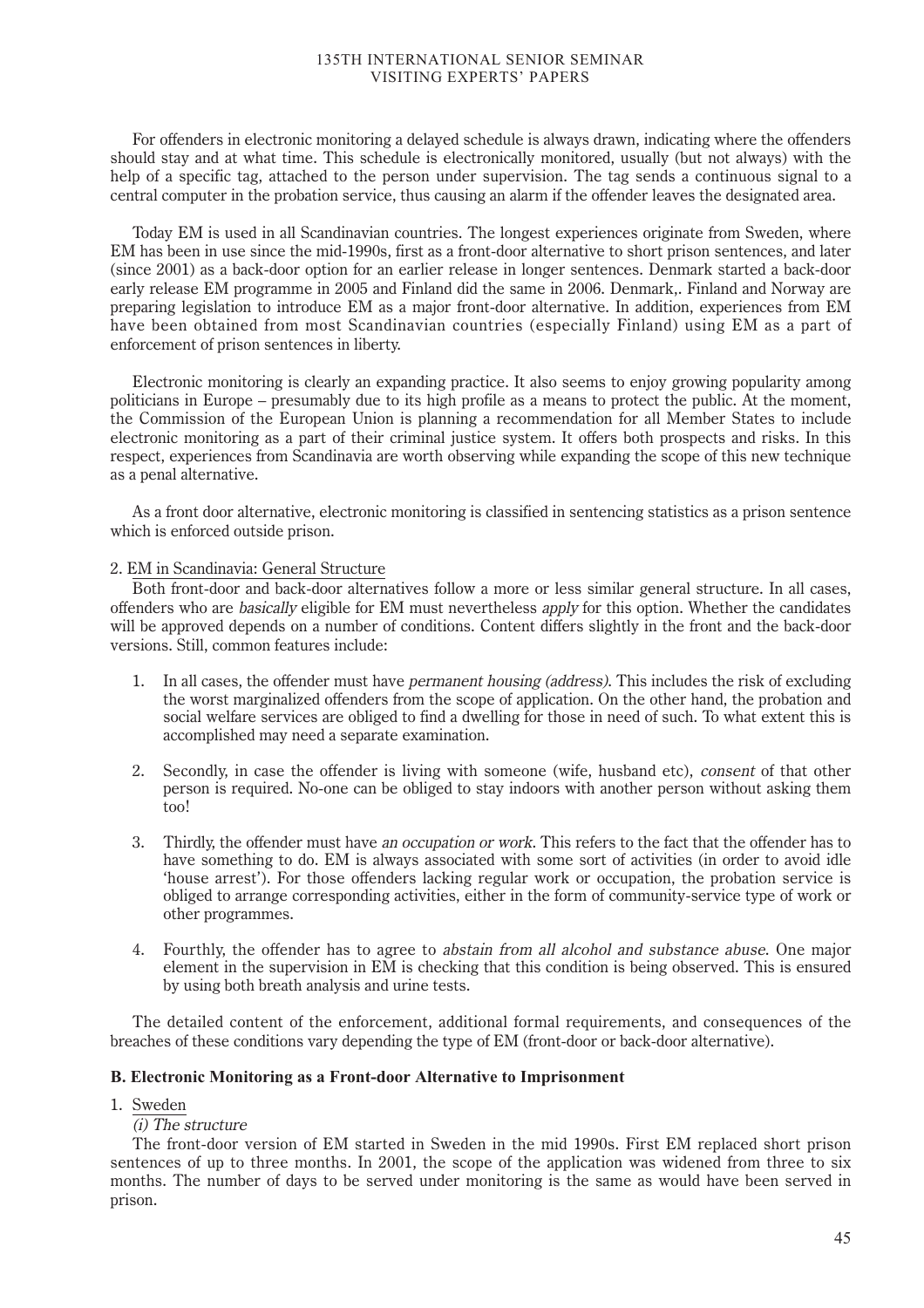In EM the person is to remain at home except for the time allowed by the probation service for employment, training, health-care, participation in probation programmes, shopping for necessities, and other similar tasks. A detailed schedule is drawn up by the probation service, and monitoring is carried out principally by means of an electronic tagging device. Checks are also made in the form of unannounced visits to the person's home. In addition, the convicted person must visit the probation service at least once a week and take part in the programmes they provide.<sup>11</sup>

If the person leaves or arrives at home at times that do not correspond to the schedule, an alarm is triggered at the probation service office, and the individual concerned will immediately be contacted in order to establish the reason for the discrepancy. Checks are also made in the form of unannounced visits to the person's home, in practice two to three times a week (while the manuals require more frequent contacts). However, the offenders are in a regular contact with the probation service due to the programmes. Home visits include as a rule breath tests to determine whether the person is observing the ban on alcohol consumption. Drug use is checked for by means of urine and/or blood tests at the beginning of the implementation period and subsequently when necessary. Supervision at the person's place of work is performed by a contact person employed by the probation service. There are no electronic checks to determine when the person is present at his or her place of work.

Abuses of EM are met with a swift and palpable response, which usually entails removal from the programme and a transferral to a prison for the remainder of the sentence.

#### (ii)Practical experience

In 2005 EM was offered to 61% (6,547) of offenders receiving a prison sentence of a maximum of six months. Of these 68% (4,455) applied. Of these 81% (3,631) were approved. The most common reason for not granting EM was that the convict did not co-operate in the investigation carried out by the probation service. Of those approved, 84% (3,061) started the sentence. In all, this means that EM replaced 29% of all prison sentences of a maximum of six months.

Of those sent to EM, 35% have been previously sentenced to imprisonment.

## **Front-door EM in Sweden 1.4. 2005-31.3. 2006**

| • Sentences max 6 months   | 10694          |
|----------------------------|----------------|
| • EM offered               | 6547           |
| • EM applied               | 4455           |
| • EM approved              | 3631           |
| • EM started               | $3061 = 30 \%$ |
| • EM interrupted           | $8-9%$         |
| • EM reconvicted in 1 year | 26%            |

The failure rate is around 8-9 %. Practically all interruptions relate either to alcohol or drugs. About 6% of the convicted offenders were forced to quit EM, usually as a result of violations of the ban on drugs or alcohol, or because they had otherwise broken the rules.

The recidivism rate among EM offenders is extraordinarily low, around 4% (new conviction within one year, KOS). This, however, reflects to a large extent also the fact that only small risk offenders are accepted. No updated study on recidivism with a control group has been carried out. An earlier study revealed a recidivism rate in EM group was 26% (any crime within three years) compared with 28% of a control group with prisoners (Brå 1999). A cautious interpretation might be that EM does not increase re-offending. Certain results indicate, in addition, that EM may have a somewhat restraining effect on the tendency to relapse into drunken driving.

Half of the EM sentences are imposed on drunken driving. Other major categories are violent crime 15% as well as property and drug offences (7-8 % both).

<sup>11</sup> For more information: Intensiv-overvakning med elektronisk kontroll, see Brå-reports 1999:4, 2005:8. and 2006:2.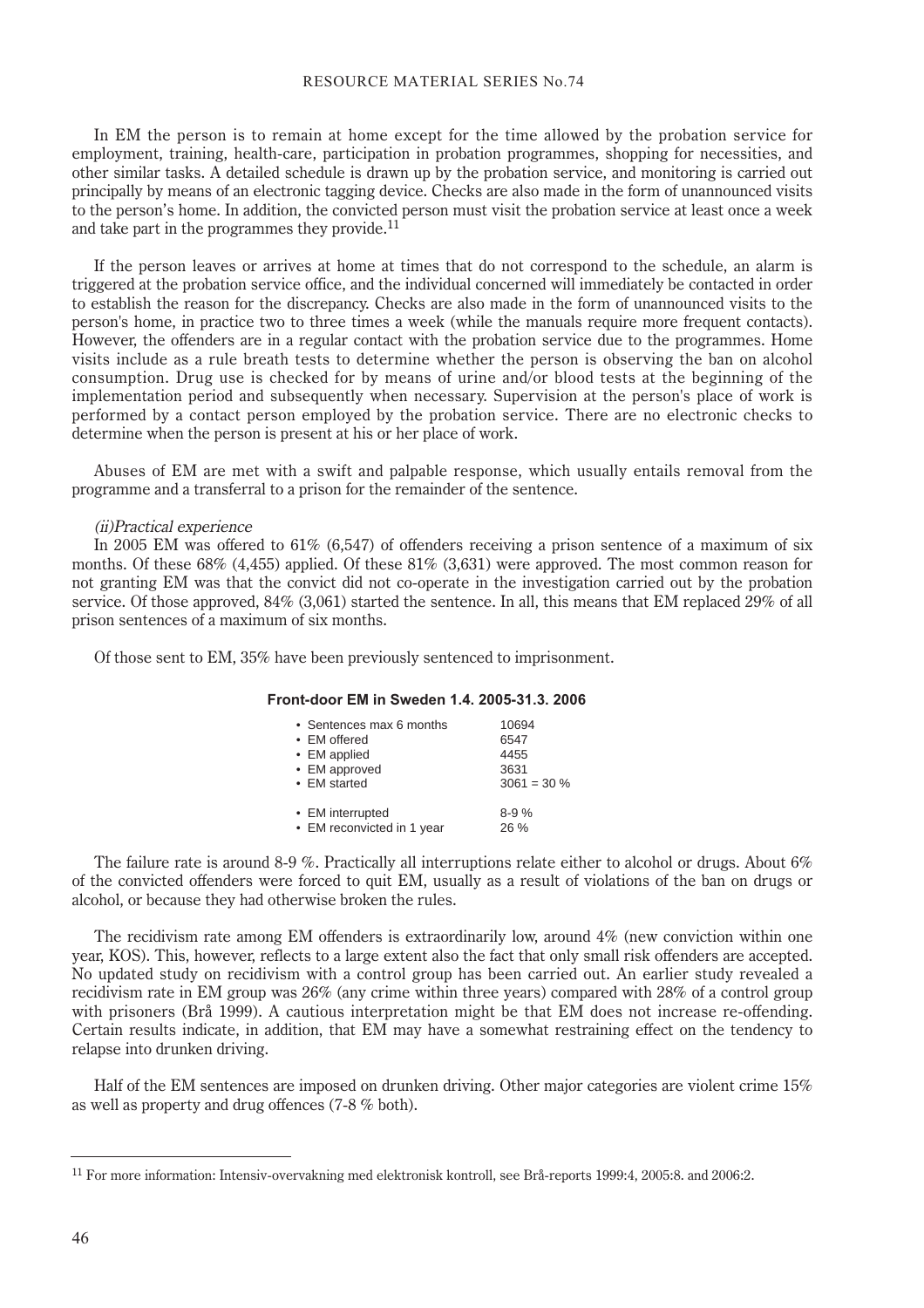| EM in Sweden 2005 (court statistics) |      |  |
|--------------------------------------|------|--|
|                                      |      |  |
| Drunken Driving                      | 1504 |  |
| Violence                             | 429  |  |
| Property                             | 195  |  |
| Traffic                              | 158  |  |
| Drugs                                | 193  |  |
| Sexual offenses                      | 56   |  |
|                                      |      |  |
| Other                                | 351  |  |
|                                      |      |  |
| A11                                  | 2886 |  |

Interview studies indicate that both convicts and their families were positively disposed towards EM. A majority (two thirds) of victims have a positive view of EM, for example on the grounds that EM allows the offender to uphold his or her contact to the outside world. A minority of victims expressed the view that the sentence was too lenient. On the other hand this view was not only related to the EM, these victims would have preferred a longer prison term for the offenders.

As a corrective measure, EM is considerably cheaper than prison. The cost to the correction authorities for EM is lower than the cost of keeping convicts institutionalized (from SEK500 to SEK850 (Swedish Krona) less per day). Furthermore, EM yields substantial economic gains for society as well as for the individual, since the convicted person can usually continue working at his ordinary place of work, thereby avoiding the loss of income.

Those who served their sentences under EM had a somewhat more favourable social background and current social situation, even with respect to criminality, than the group who of their own volition or on the basis of the probation service's assessment did not serve their sentences under EM.

# 2. Other Countries

Denmark started to use EM as front-door option in April 2005. The original idea was to cover 150 prison places with this option. As the first experience indicated slightly smaller participation, the Danish government loosened the conditions somewhat. Now all prisoners below the age of 25 (irrespective the type of crime) and with a sentence of not more than three months may apply to serve the sentence under EM. Those belonging to this group are sent a written offer for participating in the EM. For those who apply to EM, a personal inquiry report is prepared. To be approved, the offender must fulfil the general conditions stated above. The enforcement plan, where the offender agrees to all conditions, is prepared with the probation service. Breaches of these conditions lead the sentence to be commuted back to imprisonment. The technique in use is basically the same as that in Sweden.

Norway is planning to pass a proposal in spring 2007 on EM. The sanction would substitute prison sentences of under four months. In Finland, a working group is drafting a proposal on the subject to be presented for the Ministry of Justice in 2007.

#### **C. EM Release as a Back-door Alternative**

# 1. Sweden

EM is used as a back-door alternative in Sweden, Denmark and Finland. Sweden was also the first to apply the back-door model. Experiments with EM began in Sweden in 2001. In 2005 this option was made permanent. At the same also the scope of application was widened. Today, all offenders serving a sentence of at least 18 months may apply for the possibility to serve the last six months under EM. This means that the maximum benefit of EM for a prisoner in Sweden consists of the following elements: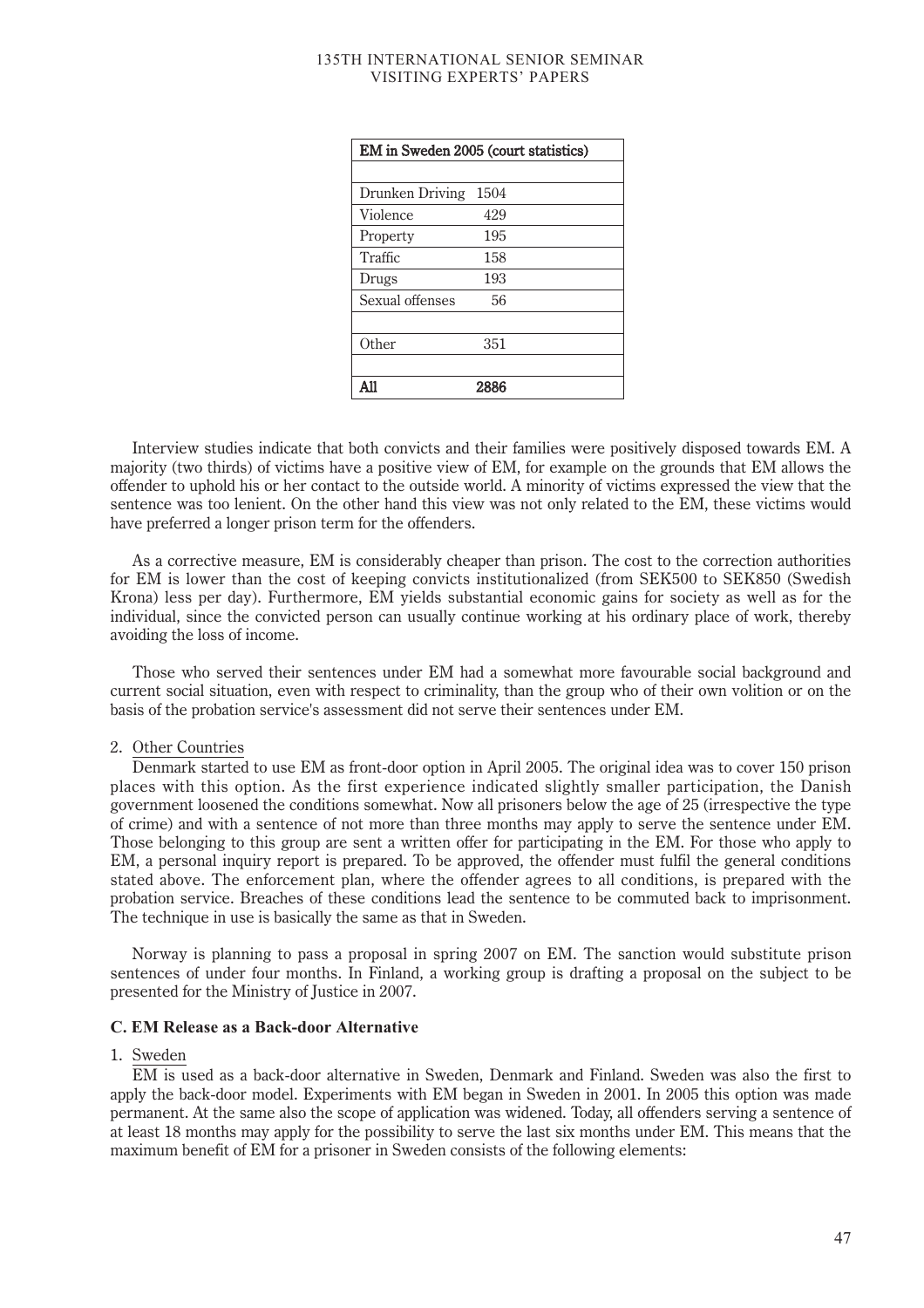| Prison term                     | 2 years                                             |
|---------------------------------|-----------------------------------------------------|
| Early release after serving 2/3 | 18 months                                           |
| EM option                       | After 18 months, a max 6 months' EM                 |
| Earliest release                | Serving 1 year, EM 6 months, normal parole 6 months |

The main objective of back-door EM is to reduce levels of re-offending by providing offenders with an opportunity to spend time in the community with more support and control than they would receive following their conditional discharge from prison.

Statistics shows that over the course of 2005-2006, 1,600 prisoners were released from prison serving a sentence of a minimum of 18 months. Of these, 5,000 applied, which is comprises 32% of those released serving a prison term of at least 18 months. Of these, 80% (400) were granted. Of these 77% (311) started EM, which corresponds to 20% of the entire group of long-term prison inmates.

Supervision has been fairly intensive. In addition to the control by EM, the clients were also monitored by means of visits at home, at the workplace and by means of telephone controls. Usually checks were conducted two to four times per week. In the course of these control visits, breath tests were conducted routinely, and urine samples were taken on occasion. Only 6% of the clients were in breach of their release conditions during the period of electronic monitoring. Again, the main reason was use of alcohol or other drugs.

#### **EM-release in Sweden 1.4. 2005-31.3. 2006**

| 1579                                                                     |
|--------------------------------------------------------------------------|
| 502                                                                      |
| 402                                                                      |
| 311                                                                      |
| $= 20 \%$                                                                |
| $8 - 9%$                                                                 |
|                                                                          |
| 11 % (EM) 15 % (Control) n.s.<br>6 % (EM) 16 % (Control) sig.            |
| All prisoners released serving over 18 mths<br>Reconvicted within 1 year |

The effects on recidivism were measured with the help of a control group of similar size (260 prisoners). The groups have been matched in terms of criminal record and the estimated risk for re-offending. Five different measures of recidivism have been employed: any subsequent conviction, any subsequent prison sentence, the number of subsequent convictions, the number of offences included in subsequent convictions, and the time-lapse between release and re-conviction. The follow-up period was one year.

11% of EM-released were re-convicted during the follow-up period. The corresponding figure for the control group was 15%. Dividing the samples in sub-groups, the EM group re-offended somewhat later than the control group. Due to the low number of cases the difference is not statistically significant. However, when the samples were split in two sub-groups on the basis of age, more marked differences emerged. Older members of the EM-group had a recidivism rate of 6% compared to 16% in the control group. This difference was also statistically significant.

The EM-release group had more favourable backgrounds than other long term inmates. Most of those in EM-release were first offenders. Virtually none had abused alcohol or other drugs during the six months immediately preceding the application. They were better educated and were also married or cohabiting to a greater extent. Most had a place of their own to live or lived in a house or flat belonging to a family member. They also had a forward-looking form of employment, and could support themselves financially as a result of their own work or studies or a labour market initiative to a greater extent than the others. This all means that EM has targeted the 'safe population' in terms of success. This is obviously politically easier. However, this may also lead to a situation where support is offered to those least in need, while the more difficult prisoner groups are left on their own (a dilemma familiar to those working in social services).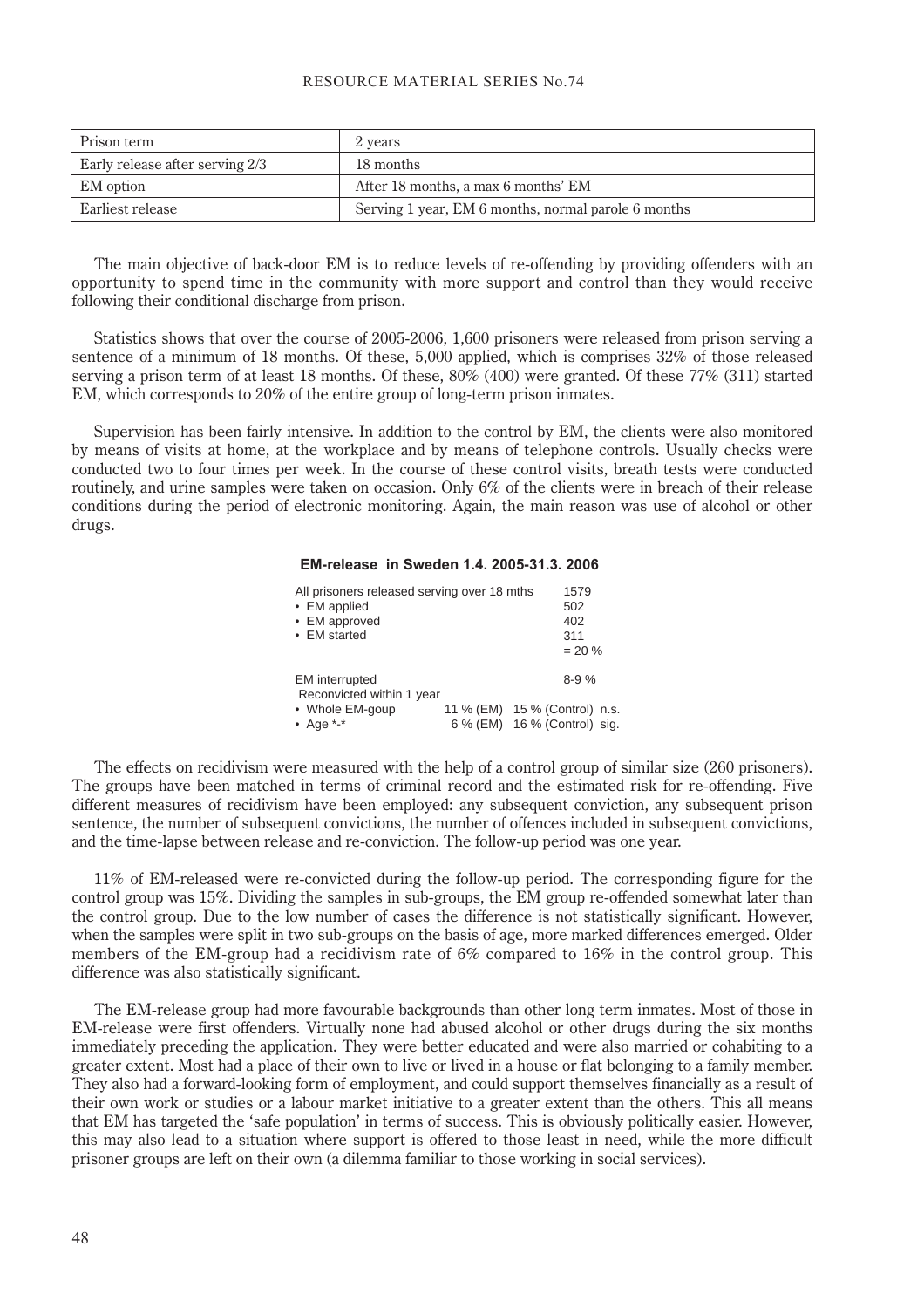The total impact of EM-release on prisoner rates can be estimated on the basis of the present figures. The average time for released offenders in EM has been little less than four months. With 300 persons in EM during one year this means about 100 prisoners in EM-release on any given day. Thus EM-release reduces the daily prison population by about 100 prisoners.

#### 2. EM-Release with Mobile-Control in Finland

The New Finnish Prison law in 2006 introduced a new form of early release programme "Probationary Liberty under Supervision." This new early-release programme is designed especially for long term prisoners, who need more support and more intensive programmes. Probationary liberty may be available at the most six months prior to normal conditional release. In Finland first offenders are released routinely after half of their sentence and the other after two thirds.

The preconditions for probationary liberty are defined in detail in law. They include: 1) probationary liberty promotes the pre-drafted individual plan for the term of sentence; 2) all information of the prisoner indicates that the conditions of the probationary liberty will be met; 3) the prisoner abstains from alcohol and substance use and agrees to alcohol and substance abuse control.

Supervision is taken care by using electronic monitoring. However, the technique developed in Finland differs from that in most countries. Instead of bracelets attached to the offender's ankle, each offender under supervision is given a mobile phone with a GPS detection system. The offender is required to make regular calls, which also enable the location of the offender's whereabouts. Prison administration, in turn, makes random calls with similar results. The method is less stigmatizing and considerably cheaper that the original EM techniques.

# **IX. CONCLUDING REMARKS**

European sanction policies are characterized by two diverting trends: an increasing use of prison and the adaptation of new community sanctions. The first one reflects the growing punitive and populist trends in national crime policies; the latter seeks to counteract this development by offering more constructive, rational and humane substitutes to incarceration. The Scandinavian countries have been fairly successful in their efforts to regulate the number of their prisoner rates.

Combining the lessons from different countries, it may be possible to draft a list of some pre-conditions for the successful introduction of community sanctions as alternatives to imprisonment.

#### **A. Community Sanctions as Alternatives to Imprisonment?**

The key questions are: (1) how to ensure that these sanctions are applied in the first place; (2) how to ensure that they come to replace imprisonment (instead of replacing other non-custodial sanctions); and (3) how to uphold and maintain the general credibility of these sanctions. The following list summarizes some of the main points, developed elsewhere in more detail.

1. Extra barriers should be constructed in order to ensure that the new alternatives are really used instead of imprisonment. In most countries, community service seems to substitute prison sentences only in roughly 50% to 60% of cases (Kalmthouth 2000 p.127). This rate can be improved by demanding directly – as is the case in Finland – that only prison sentences may be commuted to community service (leading to a 'replacement rate' of over 90% in Finland). Another way would be to define new alternatives as modes of enforcement of prison sentences, as has been done in Sweden with electronic monitoring. The expanding practices of EM as a condition for earlier release in Scandinavia provides another version of the same arrangement.

2. Effective use of new alternatives and coherent sentencing practices require clear (statutory) implementation criteria. The courts should be given clear guidance as to when and for whom new sanctions are to be used. They should also be provided with all the necessary material, including social inquiry reports that they need, in order to be able seriously to consider the use of these sanctions. The role and position of new alternatives in the existing penal system (how they relate to other sanctions) should also be clarified.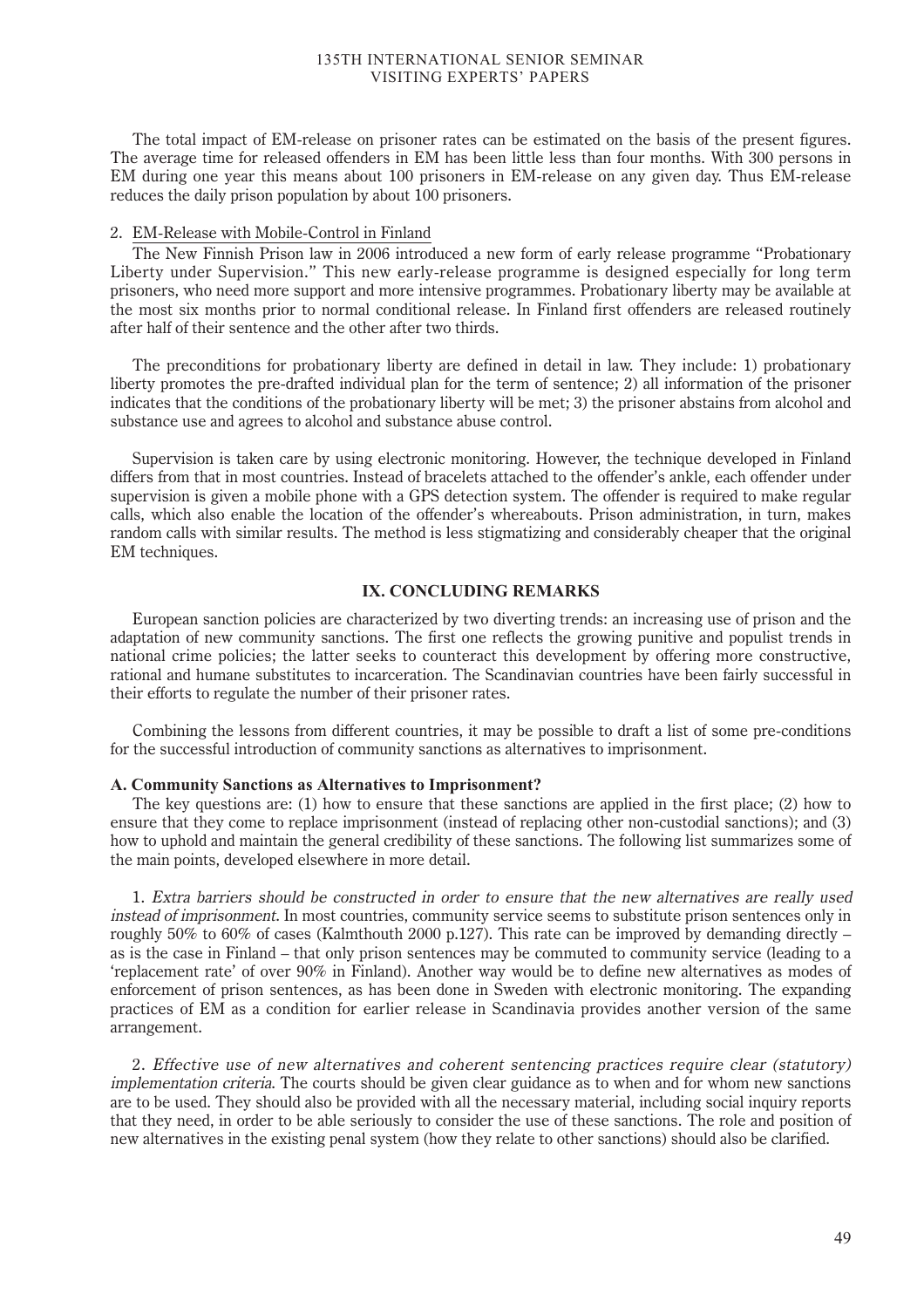3. The overall success of any community sanction requires resources and proper infrastructure. Community based sanctions can only be applied within a community orientated infrastructure geared to the specific requirements of these sanctions. Their implementation is dependent on the existence of an organization like the probation service. Often co-operation with private, semi-public and public organizations or institutions is also required. The State and the local communities should provide the necessary resources and financial support.

4. Supervision, support and swift reactions are needed in order to keep the failure rates down and to maintain the general credibility of new sanctions. There is a clear relationship between the failure rate and the quality and intensity of supervision: the less control and supervision, the higher also the dropout rate. There should also be a clear and consistent practice when the conditions of the sentence are violated. Varying and sloppy practices create mistrust and resistance on the part of public prosecutors, the judiciary and the public.

5. New alternatives usually require the offender's consent and co-operation. Treating the offender not as a passive object of compulsory measures, but as an autonomous person, capable of reasoned choices, is a value by itself, and as such, it should be encouraged whenever possible. In addition, experience indicates, that explicit and well-informed consent is a highly motivating factor for the offender. Through his or her consent, the offender has also become committed to the required performance in a manner that gives hope for good success rates. Arrangements should be made in order to enhance the motivation of the offender for co-operation and mutual trust.

6. Issues of equality and justice must not be neglected. Community sanctions may often lead to discrimination, since they are easily used for socially privileged groups of offenders. Accusations of social discrimination are weighty counter-arguments. Measures must, therefore, be taken in order to shield the system from these errors. Clear and precise implementation rules and procedures are one important means to this end. Another way is to tailor the system of community sanctions to meet the demands of different offender groups with their different problems. Sweden, for example, has a specific sanction –'contract treatment'– for those who suffer from drug or alcoholic addiction as a substitute for short- term prison sentences. Finland plans to start a similar experiment where emphasis will be placed on using this sanction for those offenders who are excluded from community service due to their addiction problems.

7. The idea has to be sold over and over again. If it happens that new alternatives prove to be a success, there are no guarantees that this state of affairs will continue by itself. Prosecutors and judges may lose their confidence, the enforcement agencies may lose their motivation and the general public may withdraw its support. Maintaining the general credibility of community sanctions and demonstrating their appropriateness is an ongoing process which does not end with the adoption of the requisite legislation and the arrangement of an initial training phase.

The key groups responsible for the implementation of the sanctions must be given constant training and general information of the general benefits of community sanctions and the drawbacks of the wide use of custodial sanctions. Taking care of community relations is also important: The community should be informed of the benefits and crime control potential of community sanctions. Also the value of volunteer work needs clear recognition. Finally, the practices must be subordinated to impartial scientific evaluation in order to obtain necessary information for further development.

8. Be aware of net-widening: avoid excessive and cumulative community sanctions and too inflexible back-up sanctions. The increasing number of community sanctions testifies to their political attractiveness. Unfortunately, political desire to show both 'toughness' and 'progressive effectiveness' has lead to excessive combinations where different elements have been added up. The results may be overly demanding and excessively severe sentences with high failure rates. The desire to add community sanctions as 'extra ingredients' to custodial sanctions (custody plus) is one example of this. Also, too-demanding community sanctions (too many hours of community service, unrealistic behavioural restrictions, etc) with too inflexible backup-sanctioning may easily backfire and lead to increased use of imprisonment.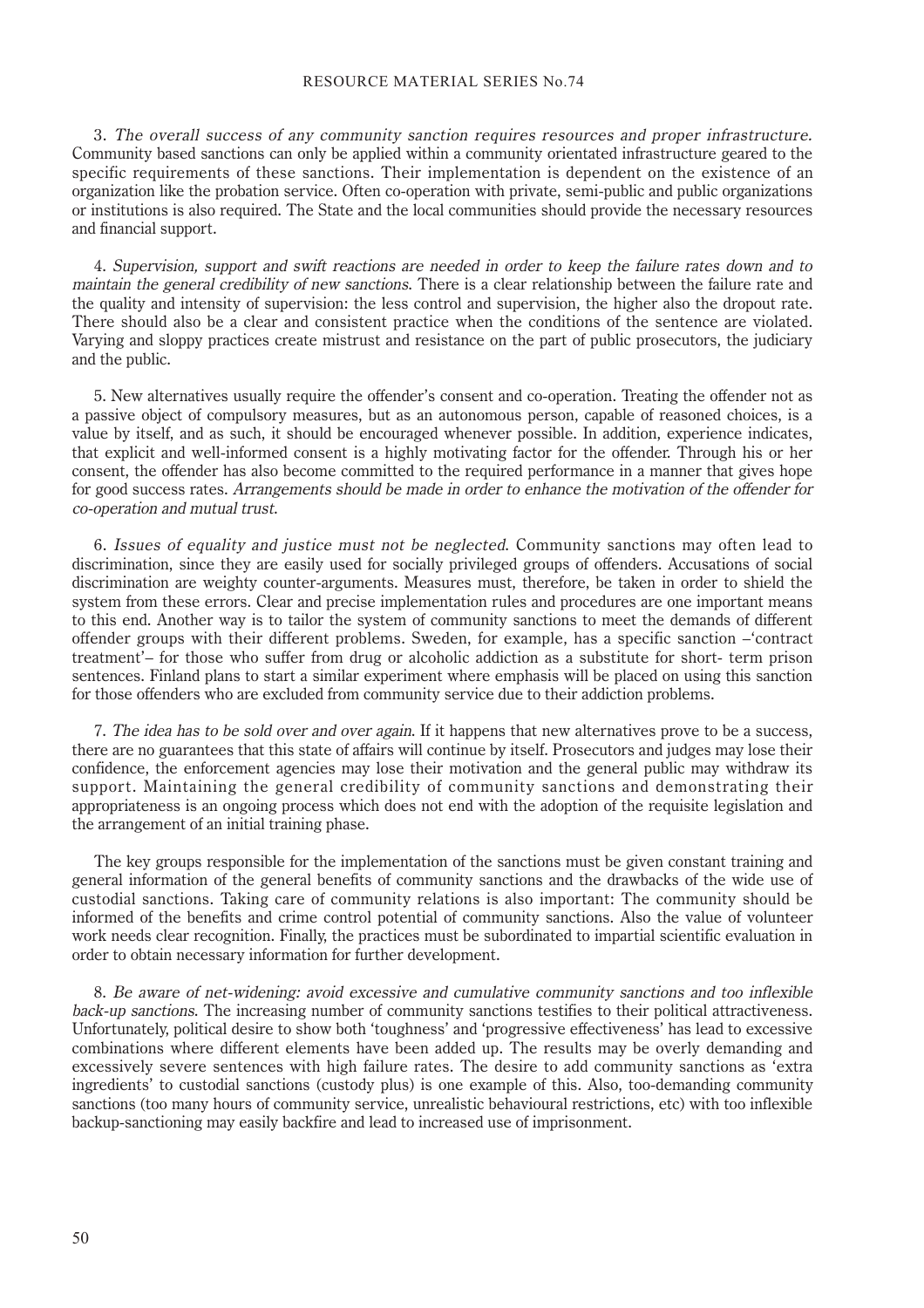#### **B. Punishment and Public Opinion?**

We are left with one final obstacle, often referred to in political discussions and public debates: The punitive demands of the public and the politicians' need to listen to 'the voice of the people'.

As it seems, policy choices are been determined more and more by the expressed or assumed demands of the public. This phenomenon is most visible in those countries with the most dramatic increase in prisoner rates – the UK, New Zealand and the US – but similar signs are to be seen also in other countries.

Due to its increasing importance, public opinion needs to be analysed in much more detail. Such an examination would reveal that the concept of 'punitive public opinion' turns out to be much more problematic and nuanced than usually assumed. This is largely due to poor research design of regular public opinion polls. The available space allows only a few comments (see in more detail my third lecture in UNAFEI Resource Material Series No. 61 (September 2003), "Enhancing the Community Alternatives – Getting the Measures Accepted and Implemented" ).

1. The first fault in opinion polls is oversimplification: simple questions produce punitive responses. The ways in which attitudes are measured tend to exaggerate popular appetite for punitive measures. Questions are too vague and too general. As a consequence the respondents fill the gaps of information with their own imagination which, in turn, is coloured by the information given in the media.

For example, the questions concerning of proper sentencing levels are answered specifically with persistent or violent criminals in mind, while the clear majority of offenders who appear before the courts, are poorly educated, unemployed young men charged with property offences. Answers about penalties for drunk drivers are given with 'killer drivers in mind,' while a normal drunk driver (in Scandinavia) is someone who had too many drinks the night before and got caught in an early morning roadside traffic control on his or her way to work. If the questions are rephrased to correspond more accurately to the real life situations, the strength of the punishment decreases.

Questions should be more specific and they should avoid value-laden terms. Asking "are courts tough enough on persistent criminals?" is guaranteed to elicit disagreement from the vast majority of the population. Including more information and more details in the question, produces much more lenient responses.

2. The second problem relates to the factual knowledge behind the views expressed in the polls. People, in general, have poor knowledge on issues related to crime and punishment. More precisely, people underestimate the factual severity of sanctions, overestimate the effectiveness of criminal sanctions and have overly pessimistic view of the development of crime. Empirical research, further, shows that those who know less of the facts of crime and crime control also have the highest fears and most punitive demands (Hough & Roberts 1998).

In other words:

- people, in general, think that crime is rapidly rising, when it is not;
- offenders are receiving much more lenient sentences than they actually do; and
- tougher sentences are an effective means of preventing crime, which they are not.

This leaves us with the difficult question, how should we react to public demands, which, on all probability are based on mistaken facts and assumptions. After all, in these cases we may well conclude that if people would have had correct information of the facts then they would also had shown different views on the appropriate penalties.

3. The third problem deals with the alternatives presented for the respondents in these polls. Opinion polls ask usually only people's opinions on punishments, as if punishments were the only alternative society has on its disposal. Again, there is evidence that once people are provided with also other measures, the popularity of punishment quickly starts to decline.

If one is worried about juvenile crime and the only alternative offered is punishment, it should be no wonder if people in general need more to be 'done' (in this case, more punishments to be delivered). But if